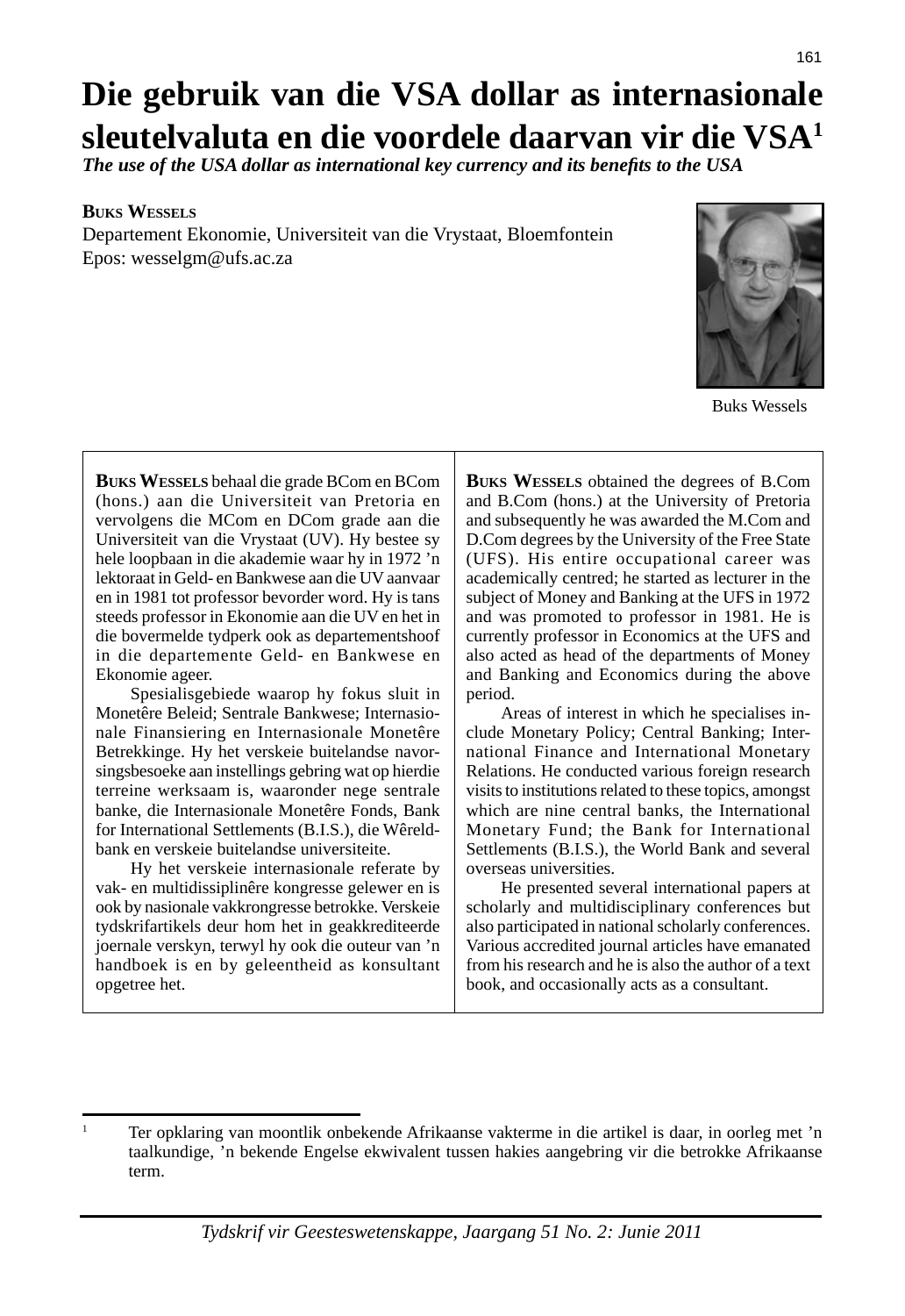## **ABSTRACT**

#### *The use of the USA dollar as international key currency and its benefi ts to the USA*

*The US dollar occupied a supreme position during the past sixty years and more amongst all other international currency units. At no stage could any other international currency of repute, not even the euro, closely match the prominence of the dollar. The dollar evolved into the common global exchange medium that facilitates international trade and investment in a relatively safe environment. The mutually beneficial interaction between its functions of medium of exchange, unit of account and store of value in both private and public capacity ensured its uncontested and almost monopolistic position. This was supported by the US's unsurpassable economic, strategic, diplomatic and political position and its acknowledgement by other countries as the world's economic locomotive and political leader. These were also confi rmed by the fact that the dollar satisfi ed the required underlying determinants for acquiring key currency status better than any other currency.* 

 *Of particular importance are the US's global dominance in world gross domestic product (GDP); world trade; currency confi dence and stability; foreign direct investment fl ows; global capital fl ows and its unmatched deep, broad, liquid and resilient fi nancial markets. Moreover, the dollar's key monetary functions and the US's economic and political milieu roles were in a mutually benefi cial interaction. Similar to its predecessor, Britain, the US's global dominance bestowed on it the power to apply its political power to enhance and broaden its economic reign, and vice versa. Its political dominance opened the way for US fi nancial and industrial enterprises to follow the fl ag, which in turn procured the fi nancial means with which to fi nance and expand its political presence.* 

 *The foregoing economic driving forces were and are still powerfully complemented by structural factors such as network externalities and inertia. The former stems from the lowering of transaction cost and the increase in liquidity caused by the increased use of the dollar as key currency, which subsequently draws in more and more users. This becomes a self-enhancing feature of the increase in its use. These network externalities sideline other contesting currencies aspiring for key currency status and in so doing introduce an almost monopolistic tendency in the key currency status of the dollar. The conservativeness of central banks in their management of international reserves together with the vested interests and tradition-bound attitudes of private and public key currency holders also contribute to a substantial inertia in key currency holdings. Becoming a key currency is therefore more difficult than remaining one. This perpetuates the dominance of the dollar.*

 *The paper attests that the supreme position of the dollar in the global currency arena brings substantial benefi ts and privileges to the US. Dollar hegemony bestows on the US a much greater*  flexibility in managing its current account deficits. Countries that hold dollars and dollar*denominated assets as the main component of their international reserves do not withdraw their dollar-based investments, thus cheaply providing short- term funds to the US with which to fi nance its current account and budget defi cits. This allows the US not only to borrow short and lend long, but also enables it to invest the low-cost foreign funds in high-yielding foreign assets. Empirical studies show that in so doing the US reaps a considerable net international gain despite its growing international indebtedness and defi cits. The foregoing enables the US during various occasions to prevent a major deterioration in its net international investment position despite the fact that its foreign liabilities increasingly exceed its foreign assets. Moreover, the US is not seriously affected by a depreciation in the exchange rate of the dollar since the majority of its foreign liabilities are in its own currency and are thus not affected, whereas its foreign assets are largely in other currencies that yield a valuation gain when the exchange rate of the dollar depreciates.*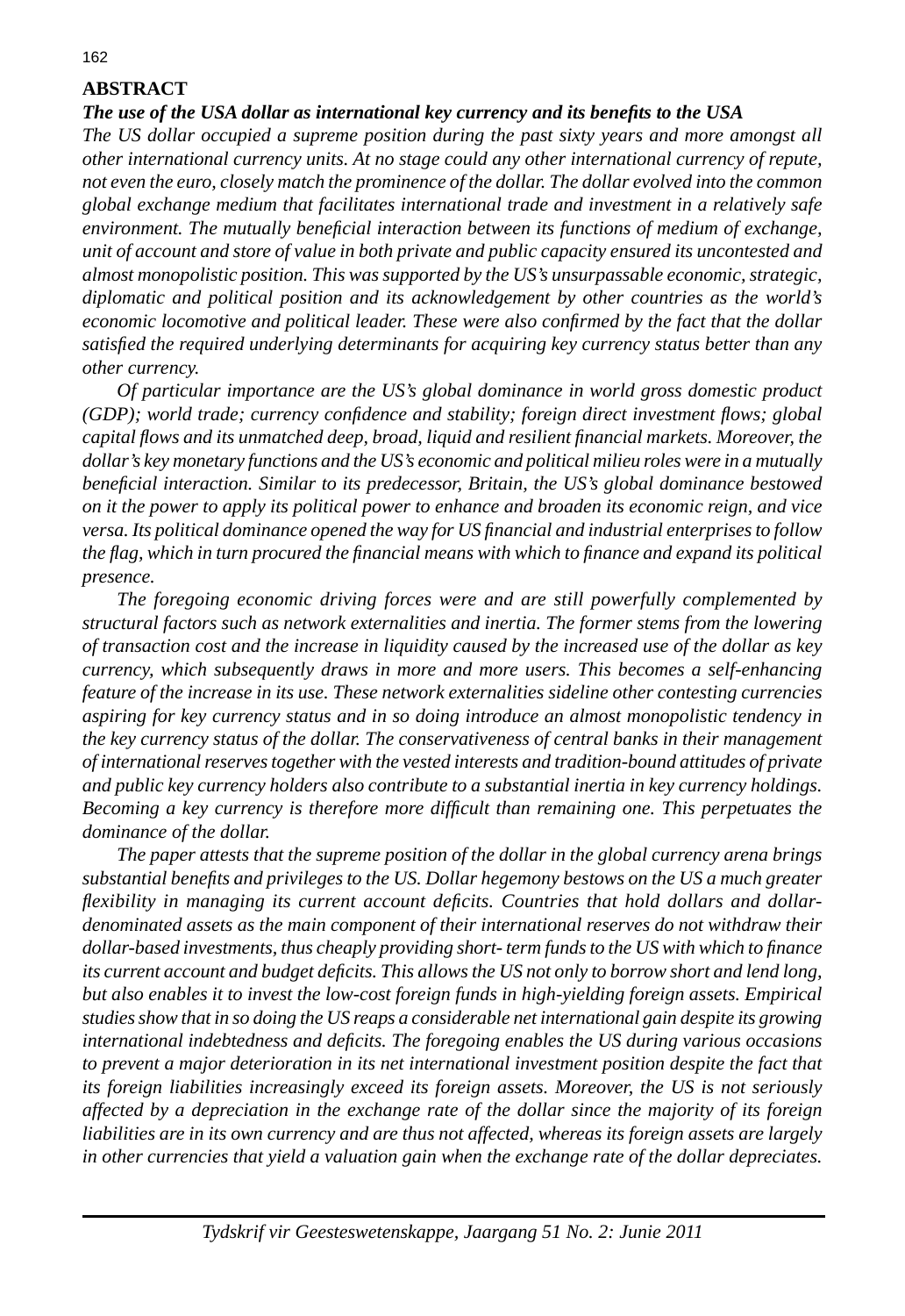*This benevolent situation together with the seigniorage benefi ts generated from dollar notes circulating outside the US, allow the US to live signifi cantly above its means. Despite the indebtedness of the US to Far Eastern countries and its reliance on them for its financing needs, the US still acquires a higher welfare level than it would otherwise have obtained. It also assists the US in funding its foreign diplomatic and military ventures. The latter in turn feeds back into promoting fi nancial and economic ventures that benefi t the US fi nancial markets.* 

- **KEY WORDS:** dollar; dollar supremacy; USA hegemony; key currency status; international monetary unit
- **TREFWOORDE:** dollar; dollar oorheersing; VSA hegemonie, sleutelvalutastatus; internasionale monetêre eenheid

## **OPSOMMING**

Die VSA dollar as sleutelvaluta het die afgelope sestig jaar en meer die internasionale monetêre en ekonomiese toneel oorheers. Die dollar se rol as 'n sleutelvaluta word nie deur ander mededingende valutas bedreig nie. Ander geldeenhede kan nie naastenby met die dollar meeding nie, terwyl die dollar al die verlangde funksies van 'n sleutelvaluta vervul. Hieruit spruit buitengewone voordele vir die VSA, wat die fokuspunt van die artikel uitmaak. Die VSA bekom naamlik 'n uiters gunstige en soepel posisie om sy lopende rekening-tekorte op 'n goedkoop wyse te finansier. Verder investeer die VSA hierdie lae rente-draende buitelandse dollarverpligtinge in buitelandse bates wat beduidend hoër opbrengste as die koste van die buitelandse verpligtinge het. Die VSA omskep die korttermyn geleende fondse na langtermyn bates met 'n hoër opbrengs en word dus 'n winsgewende waagkapitalis. Laasgenoemde verskans die VSA se netto internasionale inkomsteposisie en versag ook die nadelige gevolge van 'n depresiasie in die wisselkoers van sy eie geldeenheid. Sodoende onttrek die VSA enorme voordele uit die globale ekonomie wat ander lande nie beskore is nie. Die artikel toon dat die VSA die buitengewone voorreg het om 'n lewenstandaard ver bó verdienste te geniet en dat die gewilligheid van ander lande om die VSA goedkoop te finansier hom toegang gee tot 'n spandabelrige lewenswyse. Boonop voorsien die oorheersing van die dollar die VSA van die middele om buitelandse militêre operasies, diplomatieke sendings en maatskaplike hulpverlening te finansier met voordele wat vanaf ander lande na die VSA oorgedra word.

## **1. INLEIDING**

Die internasionale ekonomie vereis 'n spesifieke en uitstaande monetêre eenheid om internasionale monetêre transaksies te bedryf. Hierdie eenheid tree as die sleutelvaluta ("key currency") van die wêreldekonomie op. Die enorme daaglikse omset op wêreldwye valutamarkte beloop triljoene dollars en getuig van die onontbeerlike funksie en impak van so 'n internasionale monetêre eenheid. In ooreenstemming met 'n binnelandse ekonomie, funksioneer die verkose internasionale sleutelvaluta as 'n betaalmiddel, waardestoorder en rekeneenheid. Die suksesvolle verrigting van hierdie funksies is 'n voorvereiste vir die verbetering van lande se welvaart deur wêreldwye belegging en handel, en ook vir die gladde werking van buitelandse valutamarkte.

 In 'n binnelandse ekonomie word die keuse van 'n monetêre medium verorden deur die heersende regering, en die bestuur daarvan word meestal aan 'n sentrale bank oorgelaat. In die internasionale ekonomie het geen soewereine liggaam of supranasionale instelling die finale beslissing in die bepaling van die soort en bestuur van die internasionale monetêre eenheid nie.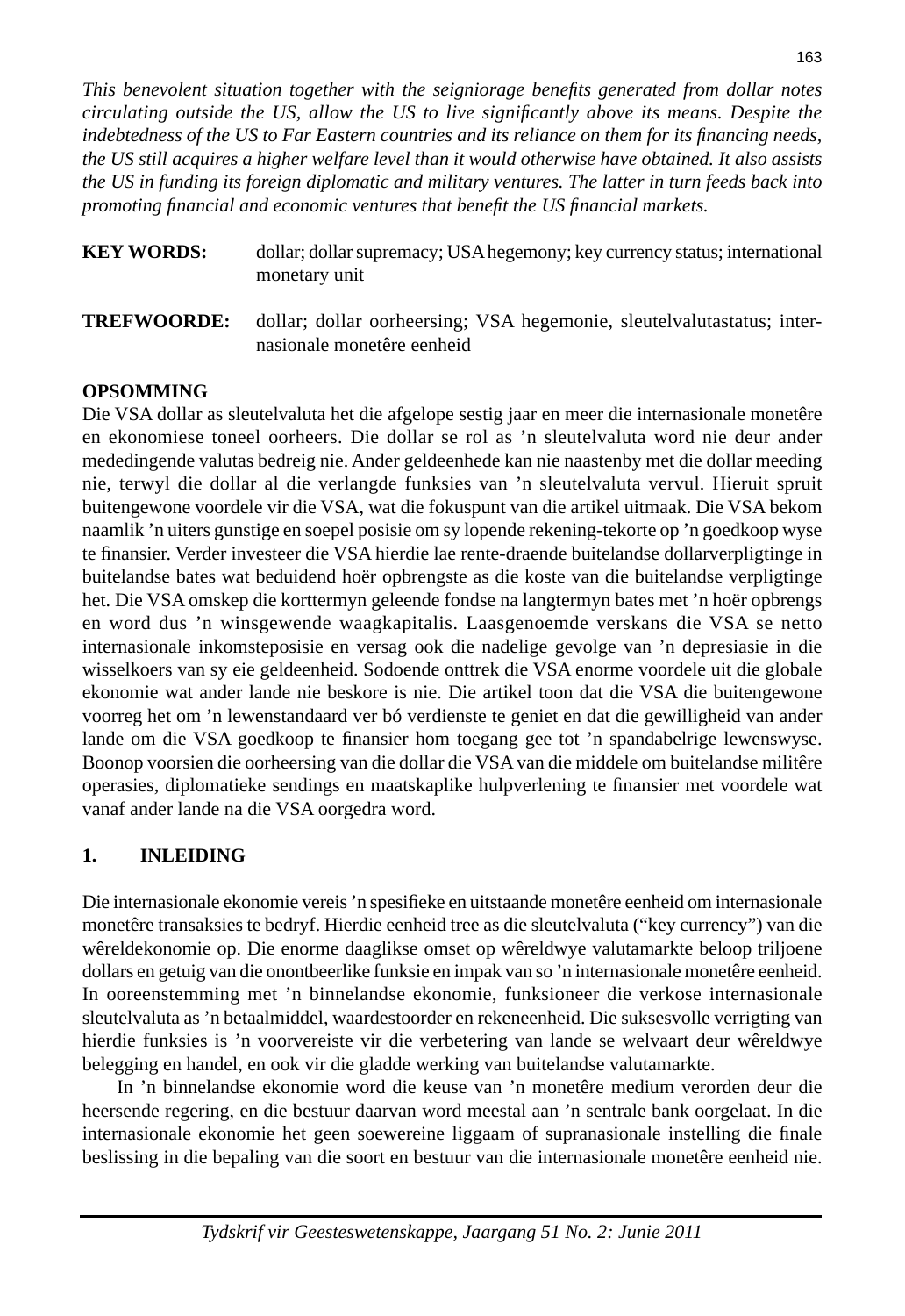Die keuse van 'n sleutelvaluta word hoofsaaklik deur internasionale markkragte bepaal en hierdie keuse word deur verskillende finansiële, ekonomiese en politieke oorwegings bepaal, soos hieronder bespreek word. As gevolg hiervan is daar in die verlede van verskeie monetêre eenhede gebruik gemaak, soos die Britse pond, Franse frank, Duitse mark, Japannese jen, VSA dollar (hierna genoem dollar), en meer onlangs ook die euro.

 Tabel 1 toon 'n onlangse samestelling van die wêreld se amptelike besit van internasionale reserwebates. Dit toon duidelik die onbelangrikheid van goud, Spesiale Trekkingsregte (STRe) van die Internasionale Monetêre Fonds (IMF) en lede se reserweposisies by die IMF as komponente van wêreldwye internasionale reserwes. In teenstelling hiermee, word die lys oorweldigend oorheers deur buitelandse valutabesit. Sonder goud het buitelandse valutabesit 99 persent van die totaal in 2009 uitgemaak, en met goud ingesluit, was dit steeds 88,5 persent.

|                                                 | 2003    | 2004    | 2005    | 2006    | 2007    | 2008    | 2009    |
|-------------------------------------------------|---------|---------|---------|---------|---------|---------|---------|
| Alle lande                                      |         |         |         |         |         |         |         |
| <b>IMF-verwante bates</b><br>Reserweposisies in |         |         |         |         |         |         |         |
| die IMF                                         | 66,5    | 55,8    | 28,6    | 17,5    | 13,7    | 25,1    | 27,6    |
| <b>STRe</b>                                     | 19,9    | 20,3    | 20,1    | 18,2    | 18,4    | 18,9    | 18,9    |
| <b>Subtotaal, IMF-</b><br>verwante bates        | 86,4    | 76,1    | 48,6    | 35,7    | 32,1    | 44,0    | 46,4    |
| Buitelandse valuta                              | 2,035,8 | 2,413,6 | 2,920,8 | 3,347,9 | 4,049,0 | 4,356,4 | 4,383,3 |
| <b>Totale reserwes-</b><br>uitsluitend goud     | 2,122,4 | 2,489,9 | 2,969,6 | 3,384,0 | 4,081,6 | 4,400,6 | 4,430,0 |
| Goud<br>Hoeveelheid<br>(miljoene onse)          | 914,6   | 897,6   | 879,0   | 867,7   | 852,6   | 848.3   | 847,6   |
| Waarde teen<br>Londense markprys                | 256,8   | 253,1   | 315.5   | 366,7   | 449,8   | 479,0   | 519,6   |
| <b>Totale reserwes</b>                          | 2,379,2 | 2,743,0 | 3,285,1 | 3,750,7 | 4,531,4 | 4,879,6 | 4,949,6 |

**TABEL 1:** Wêreldwye amptelike besit van reserwebates (in miljarde STRe)

Bron: IMF, Annual Report, 2009.

Tussen die valutareserwes in Tabel 1 domineer die dollar alle ander bateklasse as die oorheersende internasionale sleutelvaluta, soos hieronder in Tabel 2 aangetoon word. Dit is reeds vir meer as sestig jaar lank die geval. Nie eers die opkoms van die euro as internasionale geldeenheid in 1999 kon die dollar van sy hegemoniese posisie onttroon nie. Ook die internasionale finansiële krisis, vanaf 2007 en verder, kon nie die oorheersende posisie van die dollar verander nie. Die dollar maak 64 persent van totale internasionale reserwes uit, in teenstelling met die 26,5 persent van die euro, terwyl die ander bekende geldeenhede onbeduidend is. Alhoewel daar 'n geringe daling in die dollar se posisie was, oorheers dit steeds meestal die toneel met geen ander mededingers naby om sy heerskappy in die onmiddellike toekoms uit te daag nie. Van die reserwes in Tabel 2 hieronder, hou China 24 persent (d.i. \$1.7 triljoen), Japan 14 persent, Rusland 6 persent, Saoedi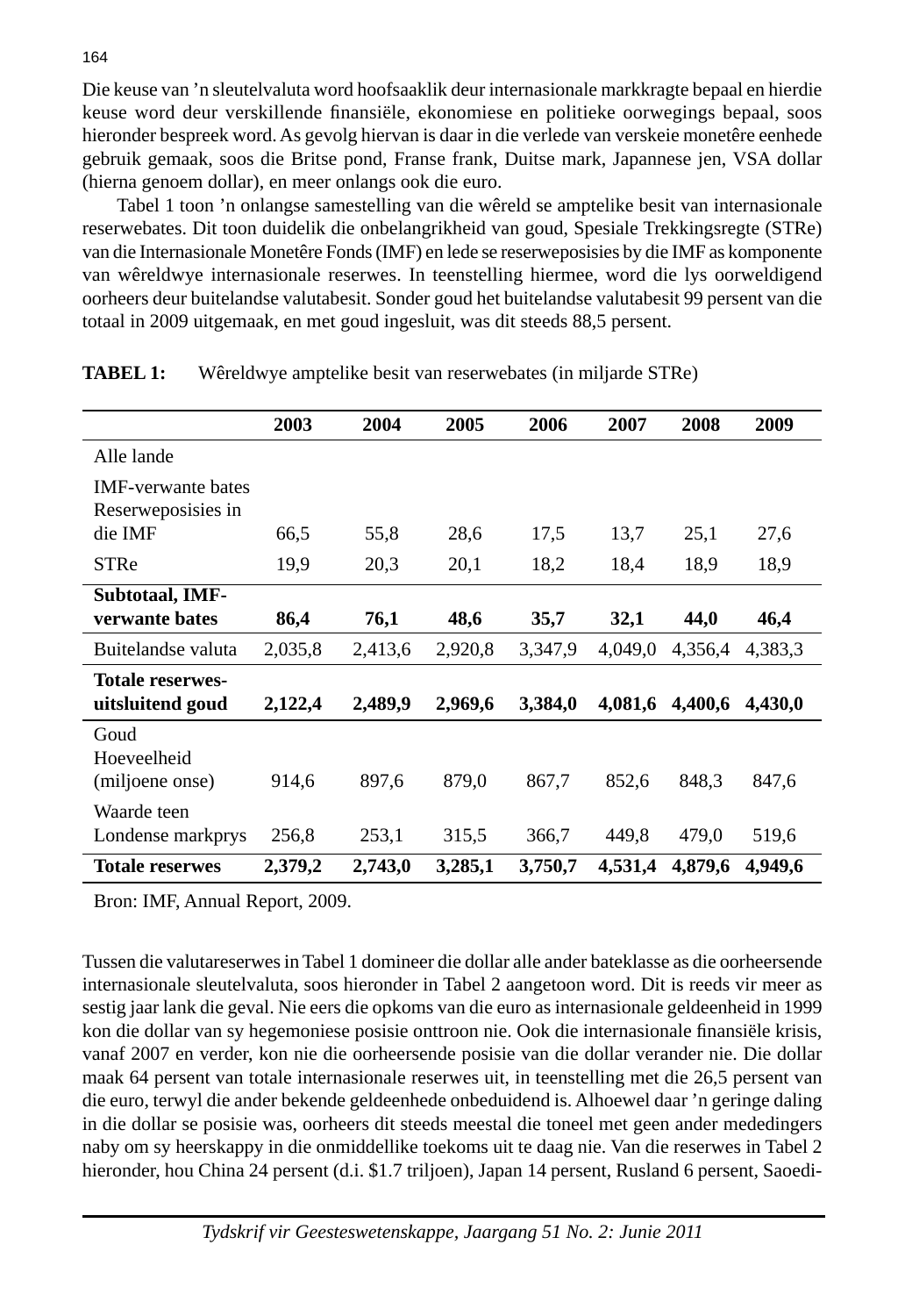Arabië 5 persent, Taiwan 4 persent, Indië 3 persent, die euro-gebied 3 persent, en die res van die wêreld saam 41 persent.

|                     | 1998                         | 2000              | 2001 | 2002 | 2003 | 2004 | 2005 | 2006 | 2007 | 2008 |
|---------------------|------------------------------|-------------------|------|------|------|------|------|------|------|------|
| Alle lande          |                              |                   |      |      |      |      |      |      |      |      |
| VSA-dollar          | 69.4                         | 71,1              | 71,5 | 67,1 | 65,9 | 65.9 | 66,9 | 65,5 | 64,1 | 64,0 |
| Japannese jen       | 6,2                          | 6,1               | 5,0  | 4,4  | 3,9  | 3,8  | 3,6  | 3,1  | 2,9  | 3,3  |
| Pond sterling       | 2,7                          | 2,8               | 2,7  | 2,8  | 2,8  | 3,4  | 3,6  | 4,4  | 4,7  | 4,1  |
| Switserse frank 0,3 |                              | 0,3               | 0,3  | 0,4  | 0,2  | 0,2  | 0,1  | 0,2  | 0,2  | 0,1  |
| Euro                | $\qquad \qquad \blacksquare$ | 18,3              | 19,2 | 23,8 | 25,2 | 24,8 | 24,0 | 25,1 | 26,3 | 26,5 |
| Duitse mark         | 13,8                         |                   |      |      |      |      |      |      |      |      |
| Franse frank        | 1,6                          | $\qquad \qquad -$ |      |      |      |      |      |      |      |      |
| Nedl. gulde         | 0,3                          |                   |      |      |      |      |      |      |      |      |
| <b>ECU</b>          | 1,2                          | $\qquad \qquad$   |      |      | -    |      |      |      |      |      |
| Ander valuta        | 4,5                          | 1.5               | 1,3  | 1,6  | 2,0  | 1,9  | 1,7  | 1,8  | 1,8  | 2,0  |

| <b>TABEL 2:</b> | Aandeel van nasionale geldeenhede in totale geïdentifiseerde amptelike besit van |
|-----------------|----------------------------------------------------------------------------------|
|                 | buitelandse valuta (einde van die jaar)                                          |

Bron: IMF*, Annual Report*, 2009.

Hierdie artikel analiseer die dollar se opkoms as die dominante sleutelvaluta en ondersoek die mate waartoe dit aan al die sleutelvalutafunksies voldoen, en waarom dit beter as ander mededingende deelnemers presteer. Die artikel fokus op die buitengewone voorregte wat die Verenigde State van Amerika (VSA) uit die res van die wêreld onttrek deur hierdie funksies te verrig. Geen ander land kan naastenby met hierdie buitensporige voorregte ("exorbitant privileges") en voordele wedywer nie. Rolspelers en belanghebbendes in die internasionale finansiële, ekonomiese en politieke arena is egter nie voldoende hiervan bewus nie. Die groeiende ongemak in die res van die wêreld (veral in Asiatiese gebiede) oor die omvangryke voordele wat die VSA in internasionale ekonomiese bedrywighede bekom, kan slegs begryp word indien die voordelige heerskappy van die dollar uitgelig en voldoende geëvalueer word, soos wat vervolgens bespreek gaan word.

 Ten einde die opkoms, hegemonie en buitensporige voordele van die dollar te evalueer, benadruk afdeling twee van die artikel kortliks die behoefte aan, en die funksies van 'n internasionale sleutelvaluta, terwyl afdeling drie fokus op die verrigting van hierdie funksies deur die oorheersende dollar. Afdeling vier analiseer die onderliggende eienskappe en determinante van die dollar se sleutelvalutastatus. Vervolgens lig afdeling vyf die buitengewone voorregte en voordele uit wat die sleutelvalutastatus van die dollar aan die VSA gee, asook die gevolge daarvan. Die gevolgtrekkings volg in afdeling ses.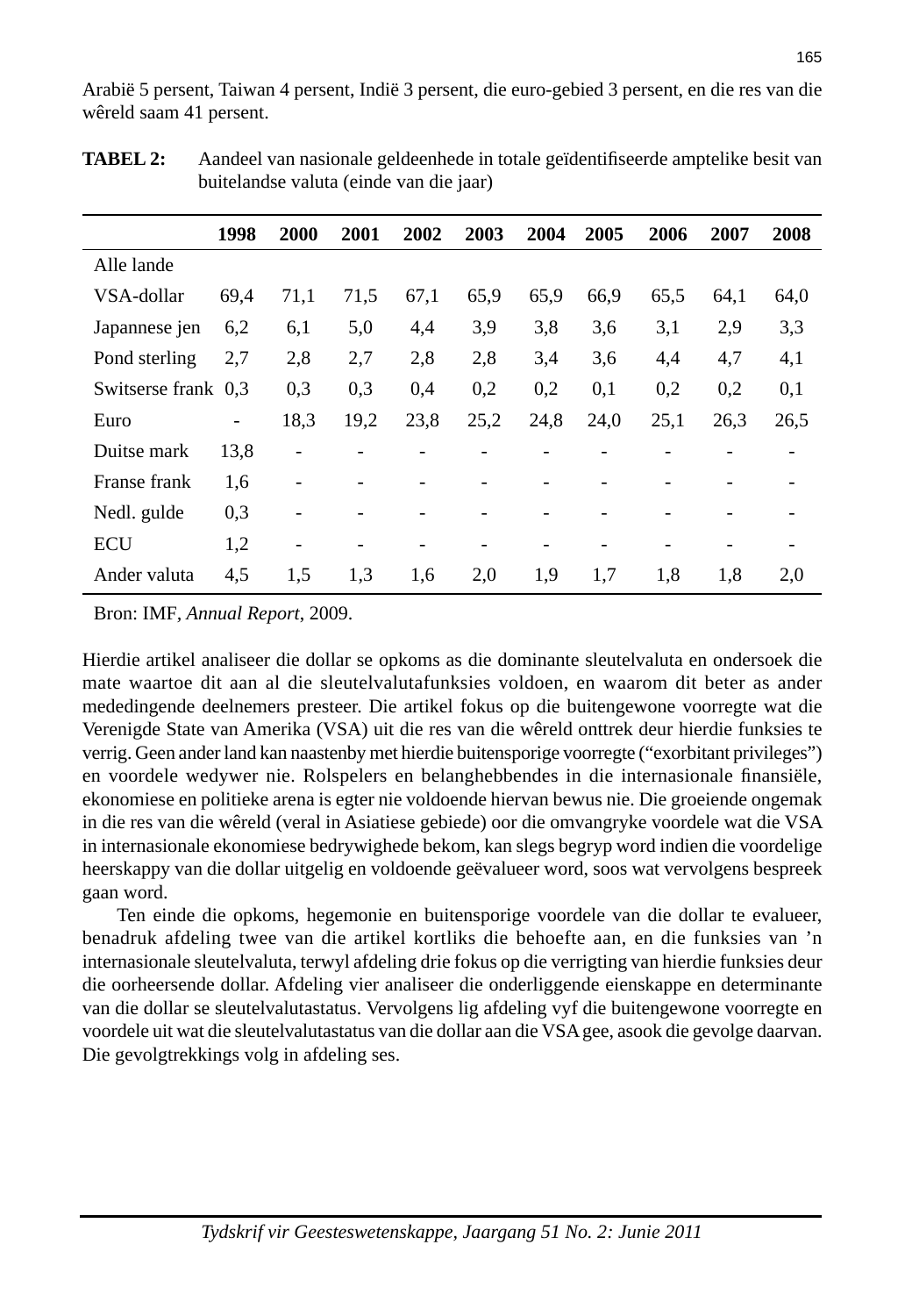## **2. DIE BEHOEFTE AAN EN DIE FUNKSIES VAN INTERNASIONALE LIKIDITEIT**

Die belangrikheid van die dollar as sleutelvaluta moet ontleed word teen die agtergrond van die betekenis van geld in moderne samelewings. Die basiese rol wat geld in nasionale maar veral ook in internasionale verband speel, spruit uit die feit dat geld 'n kollektiewe produk is. Dit beteken dat die voordeel van geld vir sy gebruikers afgelei word uit die feit dat ander onderhandelaars dit ook vir dieselfde doeleindes gebruik (kyk De Grauwe 1996:2). Hoe groter die aantal transakteurs wat van 'n spesifieke geldmiddel gebruik maak, hoe wyer verspreid is die netwerk van eksternaliteite om die ander funksies van geld te ondersteun en uit te brei. Dit spruit voort uit die wedersyds ondersteunende interaksie tussen die funksies van geld. Dit is belangrik om daarop te let dat transakteurs slegs 'n spesifieke middel van internasionale betaling of sleutelvaluta sal gebruik indien hulle die vertroue het dat die inherente koopkrag deur die uitreiker of verskaffer beskerm en verdedig sal word (De Grauwe 1996:2). As vergoeding kan die heersende verskaffer van die internasionale betaalmiddel verskeie monetêre en politieke magsgebaseerde voordele en voorregte bekom, soos seigniorage-winste en die gemak van internasionale finansiering, soos hieronder verder bespreek word.

 Soos in Tabel 3 uitgebeeld, is 'n sleutelvaluta, soos die dollar, 'n valuta wat algemeen buite sy land van herkoms gebruik word en dit verrig dieselfde drie funksies as 'n nasionale geldeenheid binne 'n land.

- 1) As 'n ruilmiddel word 'n sleutelvaluta as 'n voertuigvaluta ("vehicle currency") of transaksionele valuta ("transactional currency") vir privaatdoeleindes gebruik, en as 'n intervensievaluta ("intervention currency") vir openbare gebruik.
- 2) As 'n rekeneenheid word 'n sleutelvaluta in privaat internasionale transaksies as 'n prysnoteringsvaluta ("quotation currency") gebruik, en in geval van internasionale openbare transaksies word dit as anker- of vaspenningsvaluta ("pegging currency") gebruik.
- 3) As 'n waardestoorder word 'n sleutelvaluta vir die verkryging van internasionale privaatbates/ skuld gebruik, en in 'n internasionale amptelike hoedanigheid as 'n buitelandse reserwevaluta.

|                | Amptelike funksie         | <b>Privaatfunksie</b>     |
|----------------|---------------------------|---------------------------|
| Ruilmiddel     | Intervensievaluta         | Voertuig-/betalingsvaluta |
| Rekeneenheid   | Ankervaluta               | Prysnoteringsvaluta       |
| Waardestoorder | Buitelandse reserwevaluta | Skuld-/beleggingsvaluta   |

**TABEL 3:** Die funksies van geld in internasionale konteks

Bron: Kenen (1983).

166

In 'n wêreld waar 'n veeltal lande op 'n aaneenlopende basis in mekaar se finansiële markte belê en met mekaar handel dryf, verlaag die gebruik van een spesifieke valuta die transaksiekoste dramaties aangesien al meer onderhandelaars dit gebruik omdat ander partye dit alreeds gebruik (Lim 2006:5). Vervolgens verbeter 'n sleutelvaluta nie net die doeltreffendheidsbestuur van inligting en die minimalisering van soekkoste ("search cost") nie, maar dit fasiliteer ook risikodiversifikasie (Norloff 2009:422) – en dit is hier waar die dollar as transaksionele of vereffeningsvaluta 'n hoër statuur as enige ander valuta het. Bogemelde eienskappe van die dollar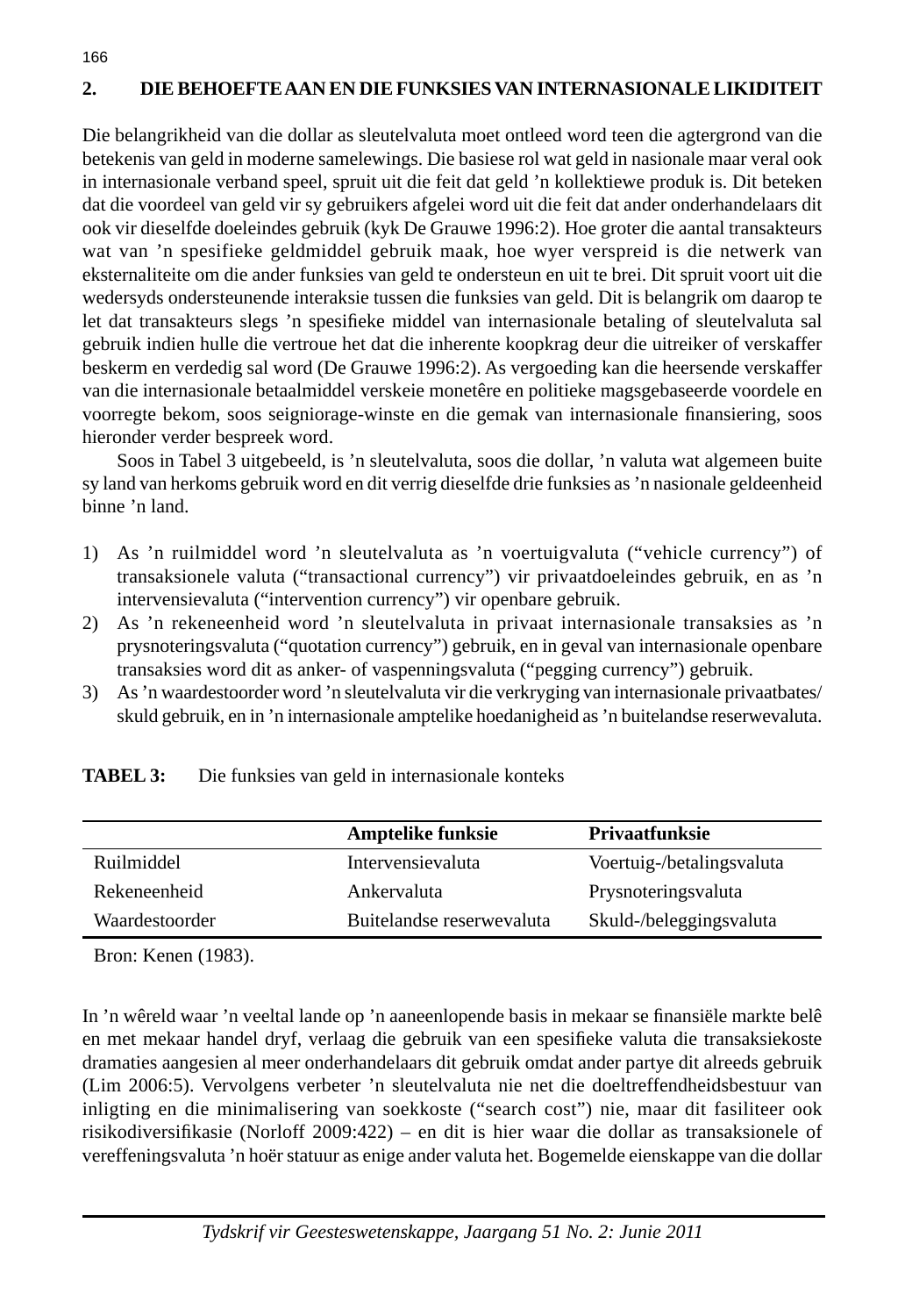se teenwoordigheid in die internasionale ekonomie gee strategiese eksternaliteite en voorregte aan die VSA, aangesien dit kontinuïteit en bestendigheid aan die dollar se gebruik as die heersende valuta gee. Die onderskeie funksies van 'n internasionale geldsoort soos die dollar word vervolgens bondig bespreek.

 As 'n **voertuigvaluta** waarmee internasionale goedere en dienste gekoop word asook in sy gebruik as intervensievaluta, hang die gebruik van 'n sleutelvaluta van sy transaksiekostes af. Laasgenoemde word gereflekteer in die mededingende koop-/verkoop marges wat deur handelaars in die buitelandse valutamarkte gekwoteer word. In geval van die dollar is hierdie marges klein of dun as gevolg van mededinging en die enorme daaglikse bedrae wat verhandel word. Hier is die "netwerk" of "digtheid" van eksternaliteite baie belangrik (Portes & Rey 1997:10), en dit is eienskappe soos hierdie wat strategiese eksternaliteite verskaf, aangesien dit bestendigheid skep in die gebruik van 'n heersende sleutelvaluta. Daar is juis sterk bewyse van strategiese eksternaliteite wat voortspruit uit lae likiditeitspremies, en daar is lae premies weens die valuta se wye internasionale sirkulering. Gesamentlk bevestig dit inderdaad dat internasionale valutagebruik en internasionale handel komplemente is (Flandreau & Jobst 2009:662). Regerings gebruik daarom ook die sleutelvaluta as 'n intervensievaluta om geriefl ik in buitelandse ruilmarkte in te gryp om die waarde van hul eie of ander geldeenhede te verdedig.

 Voortvloeiend uit die voorafgaande, word 'n sleutelvaluta ook in privaattransaksies as 'n **rekeneenheid** gebruik, aangesien die internasionale en gevolglik ook plaaslike pryse van strategiese uitvoer- en invoerprodukte in daardie valuta gekwoteer word. Dit geld veral olie, goud, platinum, ander metale, verskillende soorte graan, ensovoorts, wat almal byvoorbeeld in dollar gekwoteer word. As gevolg hiervan sal verskillende regerings die valuta amptelik as 'n **ankervaluta** gebruik ten einde tred te hou met die relatiewe prys of wisselkoers van hul eie geldeenheid. Laasgenoemde kan die vorm aanneem van óf 'n hegte dollarvaspenning óf die koppeling van die binnelandse geldeenheid teenoor die dollar, ten einde 'n verhandelingswaarde vir hulle handelsprodukte te bepaal.

 Die derde, of **waardestoordersfunksie** van 'n sleutelvaluta betrek die bedrag van die valuta wat in buitelandse valutareserwes of buitelandse beleggingsbates gehou word. As 'n waardestoorder hou privaatdeelnemers, veral finansiële instellings, hulle internasionale bates/laste en internasionale beleggings in die sleutelvaluta aangesien dit 'n relatiewe stabiele ruilkoers het wat verseker dat die waarde daarvan nie sal erodeer nie. Gevolglik ontwikkel die valuta ook in 'n goeie internasionale reserwevaluta vir regerings en sentrale banke om as 'n **waardestoorder** te hou, soos in Tabel 2 hierbo uitgebeeld is.

 Dit is belangrik om die wedersydse voordelige proses van interaksie tussen die verskillende funksies van 'n internasionale valuta te benadruk. Dit is veral van toepassing by die opkoms van die dollar tot internasionale oorheersing. Die laer transaksiekoste van 'n voertuigvaluta gee naamlik daaraan die potensiaal om ook toenemend as 'n buitelandse prysnoteringsvaluta gebruik te word, wat dit weer van groter likiditeit en laer likiditeitpremies voorsien in die finansiële markte, en dus lei na toenemende besit in amptelike kringe. Die voorgaande verlaag die koste van portefeuljeverskuiwing, wat weer die omset op die land se buitelandse valutamark verhoog. Hieropvolgend het laasgenoemde 'n positiewe uitwerking op die vereffenings- en prysnoteringsfunksies (Portes & Rey 1997:10). Ooreenstemmend hiermee sal houers van internasionale reserwes, soos regerings en sentrale banke, toenemend die valuta gebruik as 'n manier om in te gryp in buitelandse valutamarkte ten einde die waarde van hul eie geldeenhede te manipuleer of te verdedig (Norloff 2009:423). Die VSA, met sy uitgebreide ekonomiese en handelsteenwoordigheid in die internasionale ekonomie, saam met sy gesofistikeerde en goedontwikkelde finansiële markte, verteenwoordig so 'n oorheersende speler in die internasionale ekonomiese arena. Die land se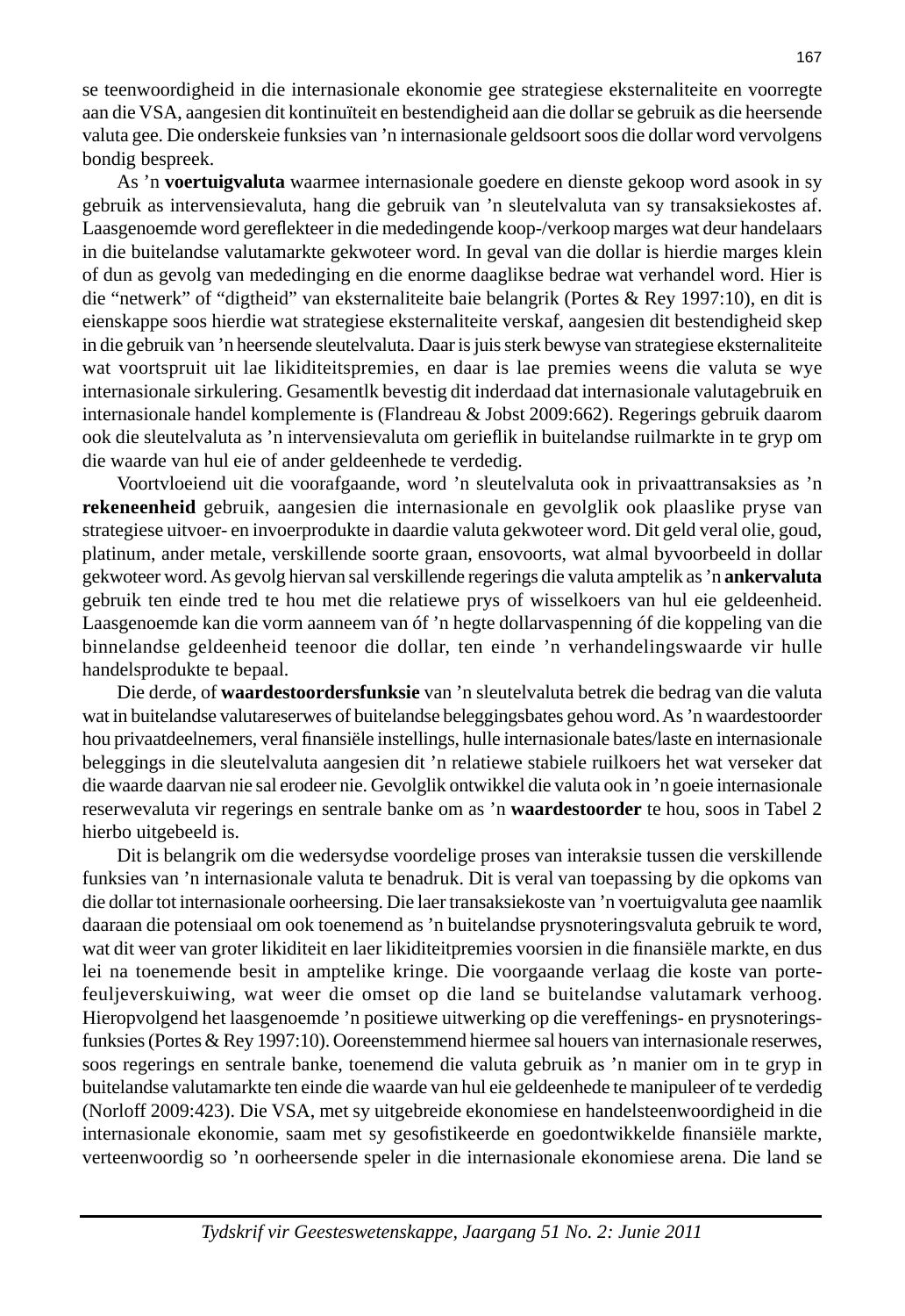geldeenheid vertoon derhalwe die eienskappe van 'n ware internasionale sleutelvaluta, soos hieronder in meer besonderhede aangetoon word.

### **3. DIE UITVOERING VAN DIE SLEUTELVALUTAFUNKSIES DEUR DIE DOLLAR**

'n Oorsig van die uitvoering van die sleutelvalutafunksies toon duidelik dat die dollar sy opperheerskappy in hierdie verband oor jare behou het. Nie alleen is sewe lande gedollariseer nie, maar 89 behou vasgepende wisselkoerse teenoor die dollar, en agt sweef teenoor die dollar (Goldberg 2010:2). In baie lande voorsien die dollar, as gerespekteerde valuta, 'n skans teen binnelandse politieke onstabiliteit en ekonomiese wanbestuur wat weens hoë inflasiekoerse 'n verlies in die waarde van persoonlike opgehoopte welvaart in die land bedreig.

 Die bespreking en data hieronder toon aan dat die dollar vir die afgelope sestig jaar en langer duidelik en wydlopend die internasionale ekonomiese toneel as voertuigvaluta en faktureringsvaluta ("invoicing currency") oorheers het. Volgens die Bank vir Internasionale Vereffeninge (BIV) het die transaksies in dollar 85 persent en in euro 39 persent (uit 200 persent omdat hulle aan beide kante van buitelandse ruiltransaksies voorkom) van die omset in tradisionele buitelandse valutamarkte in 2010 uitgemaak (kyk Tabel 4 hieronder). In hierdie opsig is die dollar meer as twee keer so belangrik as die euro. Die Japannese jen het slegs 19 persent van die omset van tradisionele buitelandse valutamarkte uitgemaak, die Britse pond 13 persent, ander nywerheidslande 40,5 persent, en opkomende lande 19,8 persent.

|                       | 2001  | 2004  | 2010  |
|-----------------------|-------|-------|-------|
| VSA dollar            | 76,16 | 85,20 | 84,90 |
| Euro                  | 48,06 | 40,00 | 39,10 |
| Japannese jen         | 19,89 | 17,56 | 19,00 |
| Pond sterling         | 15,47 | 17,88 | 12,90 |
| Switserse frank       | 7,22  | 6,19  | 6,40  |
| Australiese dollar    | 5,90  | 6,33  | 7,60  |
| Kanadese dollar       | 5,16  | 4,73  | 5,30  |
| Sweedse kroon         | 2,59  | 2,43  | 2,20  |
| Hong Kongse dollar    | 1,88  | 1,78  | 2,40  |
| Noorweegse kroon      | 1,38  | 1,59  | 1,30  |
| Nieu Zeelandse dollar | 0,35  | 1,20  | 1,60  |
| Meksikaanse peso      | 0,58  | 1,11  | 1,3   |
| Singapoerse dollar    | 0,94  | 1,02  | 1,4   |
| Koreaanse won         | 0,88  | 1,40  | 1,50  |
| Suid-Afrikaanse rand  | 0,93  | 0,68  | 0,70  |

| <b>TABEL 4:</b> | Verdeling van buitelandse valuta-omset in valutamarkte (persentasie aandeel van |
|-----------------|---------------------------------------------------------------------------------|
|                 | gemiddelde daaglikse omset uit 200)                                             |

Bron: Bank for International Settlements, *Triennial Central Bank Survey*, 2007 and 2010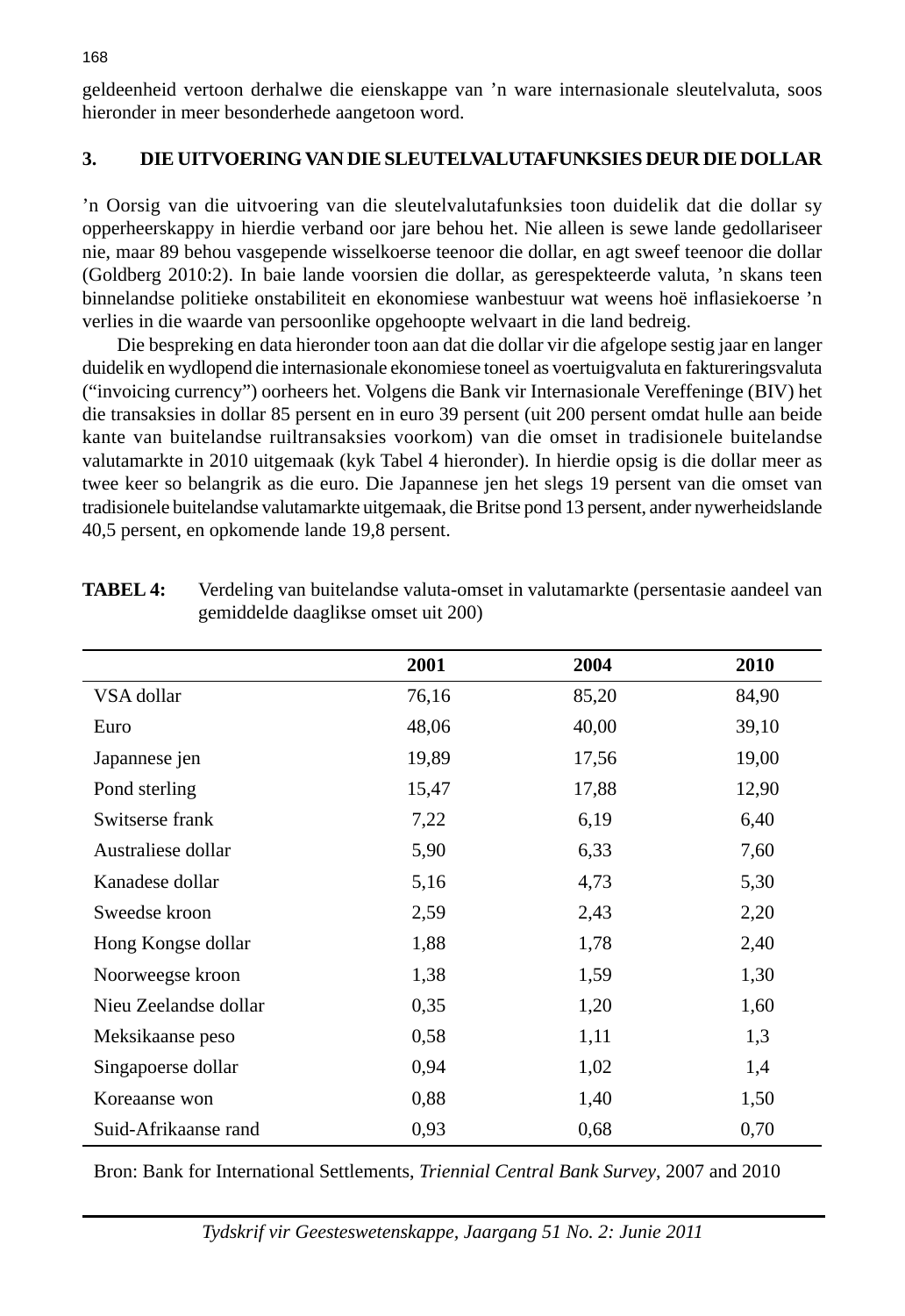Wat betref die vervulling van 'n sleutelvaluta se kwotasiefunksie, is die heerskappy van die dollar net so merkwaardig (Goldberg & Tille 2009; en Goldberg 2010:4). Die dollar word trouens as voertuigvaluta in wêreldhandel gebruik waar die VSA nie eers as produsent of eindpunt betrokke is nie. Die gebruik van die dollar as kwotasievaluta word ook ondersteun omdat die gebruik daarvan uitvoerders se prysbewegings beperk in verhouding tot hul mededingers, aangesien die meeste uitvoerders die dollar as faktuurvaluta gebruik. Die dollar se heerskappy word ook beklemtoon deur die feit dat 46 persent van die uitstaande buitelandse skuldtitels (dit is skuld van 'n land wat buite sy grense verkoop word) in dollar uitgegee word. Verder is 65 persent van alle banknote wat buite hulle lande van oorsprong in omloop is in dollar, 59 persent van oorgrensbankdeposito's is in dollar, en oorgrensbanklenings gedenomineer in dollar beloop 52 persent van die totaal (IMF 2010a:8). Die oorheersing van die dollar word ook bevestig deur die feit dat daar 40 gevalle is waar nasionale geldeenhede aan die euro vasgepen is, teenoor 60 nasionale geldeenhede wat aan die dollar vasgepen is (Norloff 2009:428). Daar is ook nêrens anders 'n korttermyn geldmark so breed en likied as die VSA se skatkiswisselmark nie. Selfs die euro se korttermyn sekuriteitsmarkte sloer vêr agter in hierdie opsig. Die belangrikheid van die dollar as 'n primêre finansieringsvaluta vir die meeste lande word verder geïllustreer deur die sterk vraag na dollars deur nie-VSA banke gedurende die 2007/8 internasionale finansiële krisis. Om die krisis te verlig, moes die Federale Reserwebank (Fed) ruiltransaksies ("swaps") in dollar open om 'n groot tekort aan dollarbeskikbaarheid te versag (Goldberg 2010:5).

 Om op te som: die dollar vervul nie slegs al die privaat- en amptelike funksies wat van 'n sleutel internasionale valuta verwag word nie, maar domineer dit bowendien oorweldigend.

#### **4. DIE ONDERLIGGENDE DETERMINANTE VAN DIE DOLLAR SE SLEUTELVALUTASTATUS**

Die status van 'n internasionale sleutelvaluta soos die dollar word meestal nie deur invloedryke internasionale politieke of regeringsliggame aan 'n land verleen nie, maar deur die voorkeure van die makelaars en deelnemers aan struktuurlose of amorfe internasionale finansiële en ander markte. Regerings is nie onbeduidend wat dit betref nie, maar is nogtans sekondêr tot markte. Markte se keuse van 'n valuta as 'n sleutelvaluta word meestal op sekere eienskappe van 'n spesifieke land asook sy buitengewone prestasies baseer. Party daarvan is van ekonomiese en finansiële oorsprong, en ander is van 'n strategiese en politieke aard. Wu en andere (2010:66) verwys gepas na die sogenaamde AAA-konsep in hierdie verband. Dit behels Afkoms ("Ancestry") (dit is 'n gevestigde afkoms afgelei van politieke invloedrykheid en ekonomiese welvaart); Aanvaarbaarheid ("Acceptability") (om oor hoogsontwikkelde finansiële markte te beskik), en Beskikbaarheid ("Availability") (die gerieflike verwisselbaarheid van die valuta en minimum beperkings op buitelandse omskakeling). Hierdie determinante is geïnkorporeer in die konvensionele determinante wat hieronder bespreek word.

 *Eerstens*, ondersteun die groot omvang en volgehoue groei van 'n land se binnelandse ekonomie, saam met die wydvertakte handels- en finansiële bande van die land, sy sleutelvalutastatus (Lim 2006:5). Wat betref deelname aan wêreldhandel, maak die VSA 13 persent uit, die euro-area 30 persent, Japan 5 persent, en die VK en China onderskeidelik 4,7 en 5,1 persent. Verder beheer die VSA en die Euroarea byna die helfte van die wêreld se totale buitelandse direkte investering (BDI). Indien die ekonomie ook lewendig, dinamies en veerkragtig is, sal dit verder voordelig wees om sleutelvalutastatus te bevoordeel. Die groot omvang en heerskappy van die VSA se ekonomie word in Tabel 5 gereflekteer.

 Die ontwikkeling van die VSA se ekonomie tot oorheersing is geskiedkundig van oorsprong. Die VSA het uit die Tweede Wêreldoorlog verrys met 'n grootliks ongedeerde binnelandse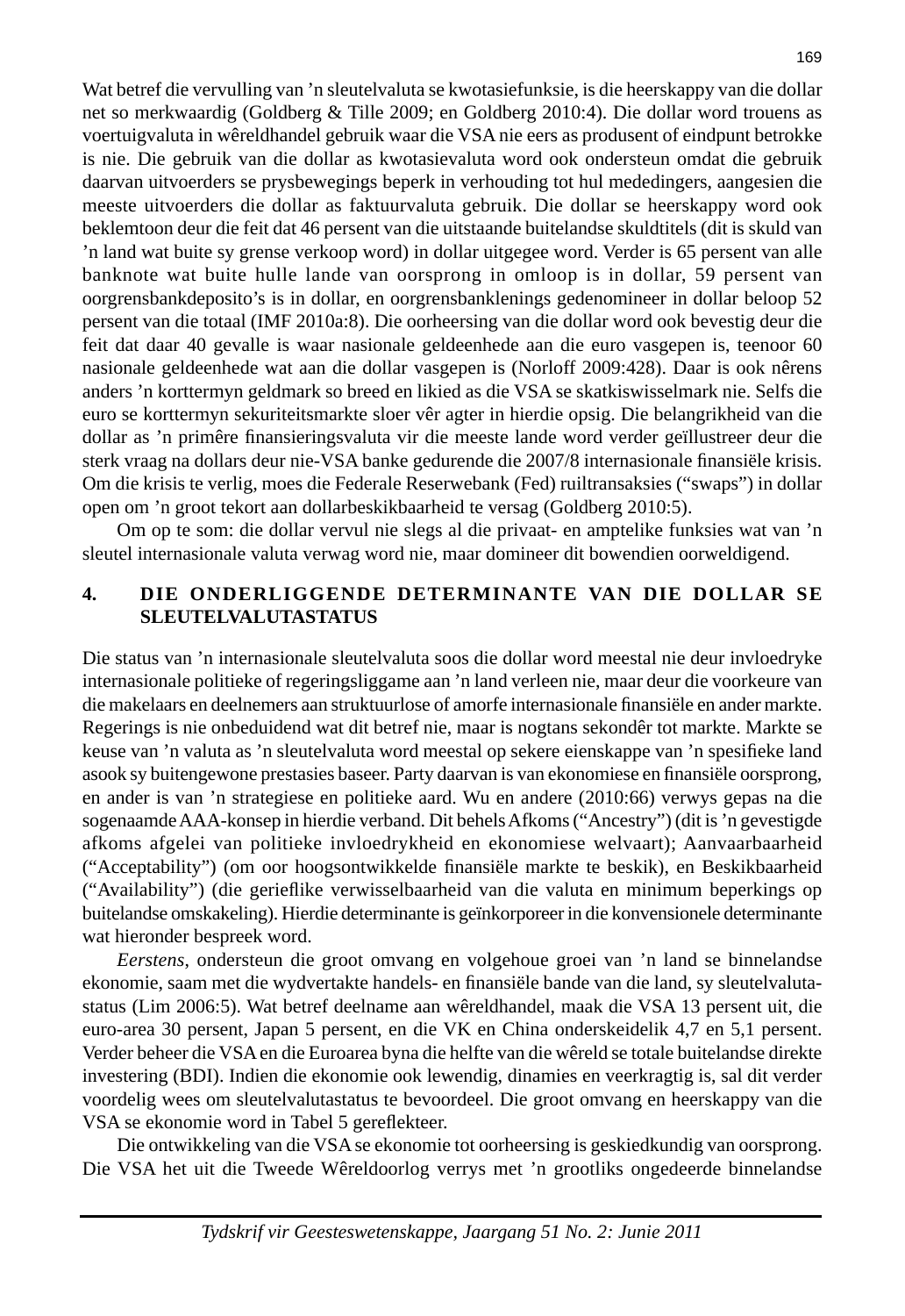ekonomie en as die vernaamste krediteurland. Hierdeur is die VSA op 'n baan van toenemende heerskappy in die internasionale ekonomiese en politieke arena geplaas. Verder was dit die enigste betekenisvolle krediteurland met 'n inwisselbare geldeenheid en 'n gunstige buitelandse rekening. Die ontwerp van die Bretton Woodse Stelsel (BWS) het die VSA in die hart van die internasionale ekonomiese stelsel geplaas, en die dollar in die kern van die wêreld se betaalstelsel. Die oorspronklike goud-dollar internasionale monetêre stelsel het later 'n dollarstelsel geword (Halm 1975:32), wat verder ondersteun is deur die feit dat die BWS nie 'n meganisme vir gekontroleerde internasionale likiditeitskepping voorsien het nie. Dit het 'n ruimte gelaat waarbinne die dollar 'n sentrale punt kon inneem weens die groot vraag na dollarreserwes deur 'n dollarhonger wêreld, asook die gebrek aan voldoende finansiële hulpbronne van die IMF in daardie stadium.

 Bogemelde uitstyging van die VSA-ekonomie tot oorheersing het die land in die voorste rangorde van lande geplaas en dit is vandag nog die geval. Die oorheersing van die VSA in die wêreldekonomie, handel en BDI, skep ook 'n groot mark in buitelandse valutatransaksies met ten minste een been daarvan in sy eie geldeenheid. Van 1996-2010 het die aandeel van die VSA se BBP as persentasie van wêreld BBP (teen PPP) vanaf 'n hoogtepunt van 23,8 persent in 1999 tot 'n laagtepunt van 20 persent in 2010 gewissel. Dit is steeds baie hoër as die aandeel van 13 persent vir China in 2010, en die 15 persent van die euro-area in 2010 (EconomyWatch 2010). Dit bevestig duidelik die VSA se huidige heerskappy in die wêreldekonomie. Belangrik om egter te vermeld, is dat die Chinese ekonomie met fenomenale spronge groei en reeds Duitsland en Japan as onderskeidelik die derde en tweede grootste ekonomiese moondhede verbygesteek het. As die huidige tweede grootste ekonomie kan verwag word dat China vanweë sy enorme ekonomiese vooruitgang die VSA tussen 2025 en 2030 sal verbysteek (PWC, 2011). Dit is des te meer die geval weens die gestadige ekonomiese groei in die VSA sedert die 2007-2009 internasionale finansiële krisis.

|              | 1980  | 1990 | 2001 | 62   | 63   | 64  | <b>'05</b>                               | <b>M6</b>                                                   | <b>MOT</b> | <b>68°</b>        | <b>MO</b> |
|--------------|-------|------|------|------|------|-----|------------------------------------------|-------------------------------------------------------------|------------|-------------------|-----------|
| VSA –        | 22.50 |      |      |      |      |     | 22,62 23,38 23,15 22,92 22,62 22,39 22,5 |                                                             |            | 21.29 20.78 20.46 |           |
| Euro-        |       |      |      |      |      |     |                                          |                                                             |            |                   |           |
| area         | 29.61 |      |      |      |      |     |                                          | 27,12 18,34 18,01 17,56 17,05 16,83 16,33 15,98 15,64 15,17 |            |                   |           |
| VK.          | 3.94  | 3.75 | 3.6  | 3.6  | 3,6  | 3.5 | 3.4                                      | $3.5^{\circ}$                                               | 3.28       | 3.21              | 3.10      |
| Japan $7,89$ |       | 9.08 | 7.5  | 7.3  | 7,1  | 7.0 | 6.9                                      | 7.0                                                         | 6.5        | 6.27              | 6.00      |
| China $2,00$ |       | 3.55 | 8,05 | 8,05 | 8,55 |     | 8,95 9,41                                | 9.7                                                         | 10.77      | 11.41             | 12.52     |

**TABEL 5:** BBP-aandeel van wêreldtotaal (PPP)

Bron: Economywatch, http://www.Economywatch.com/economic-statistics

*Tweedens*, moet 'n aspirerende sleutelvaluta ruilgemak en 'n hoë likiditeitsvlak voorsien ten einde transaksiekoste te minimaliseer (Cohen 2008:3). Dienooreenkomstig moet die sleutelvalutaland vrye, goedgereguleerde, breë, diep, doeltreffende en veerkragtige fi nansiële markte met voldoende likiditeit en 'n hoë graad van openheid hê. Soos voorheen vermeld, word alle lande in hierdie opsig deur die VSA oorskadu. Sy finansiële markte het diep sekondêre markte met voldoende likiditeit en lae-risiko rentedraende bates, en beskik oor bates wat deur beleggers en finansiële instansies as tydelike posisies gehou kan word wat vinnig teen lae koste vir ander doeleindes gelikwideer en verruil kan word (Lim 2006:7). Laasgenoemde voorsien 'n doeltreffende platform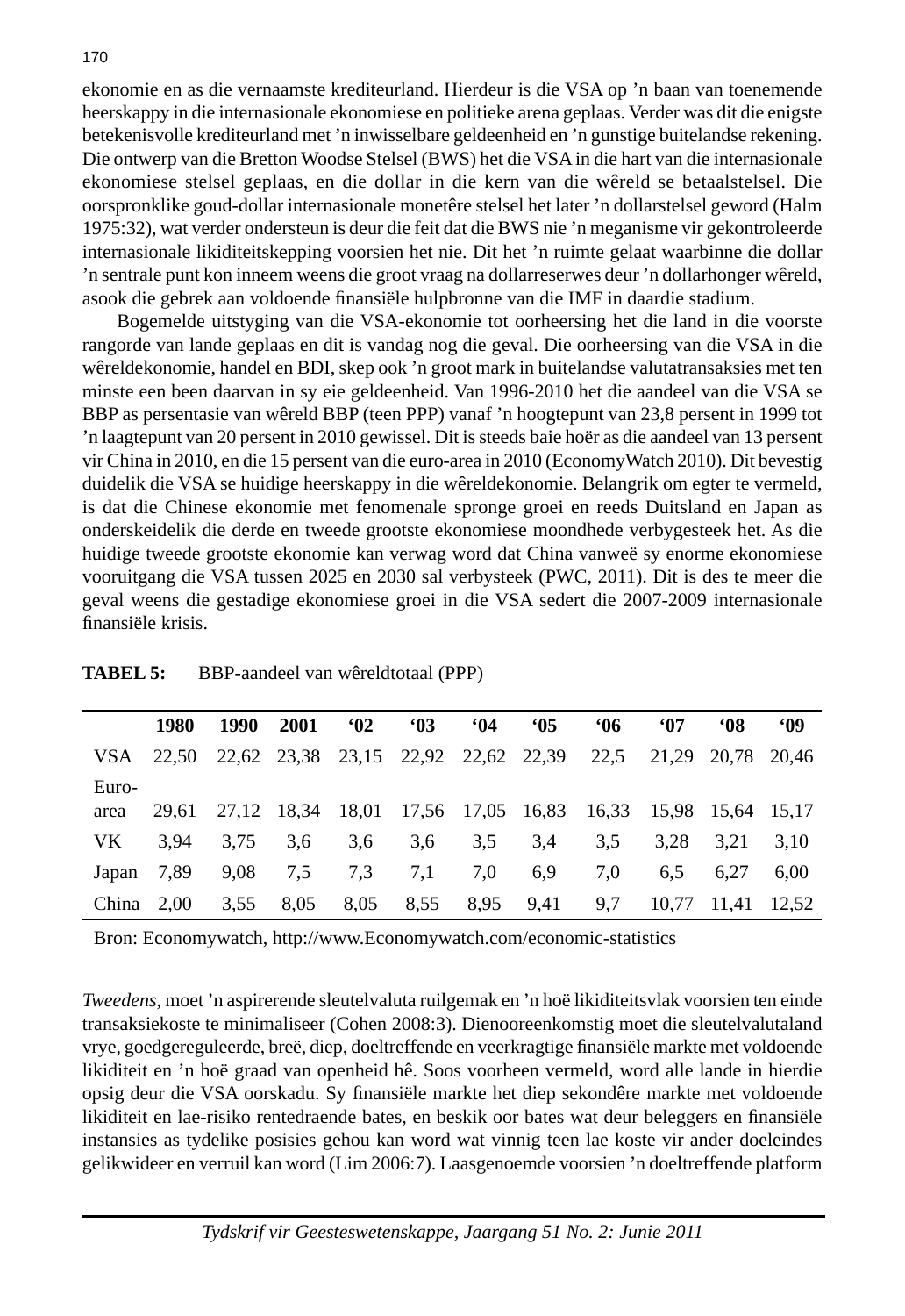vir die verskaffing van 'n spektrum aanvullende finansiële dienste vir belegging en verskansing. Dit trek ook internasionale besigheid en kapitaalvloei aan wat hoër groei en werksverskaffing in die binnelandse ekonomie van die VSA stimuleer as wat andersins die geval sou wees, hoewel nie tot dieselfde vlak as lande in die Verre Ooste nie. Die VSA beskik by verre oor die grootste aandelemark en skatkiswisselmark ter wêreld. Alhoewel die euro-area reuse effektemarkte het, is dit meer gefragmenteerd en bied nie dieselfde graad van likiditeit as die VSA nie. Die persentasies in Tabel 4 hierbo bevestig die dominansie van die VSA in hierdie finansiële markte.

 In die *derde* plek is wydverspreide vertroue in die sleutelvaluta se toekoms nodig om die omvangvangrykheid van sy ekonomie as medebepalende faktor van sy sleutelvalutastatus te komplementeer. Vertroue in 'n land se valuta word in sy prysstabiliteit weerspieël. Laasgenoemde is veral belangrik omdat die valuta deur die privaatsektor vir bedryfsbalanse gebruik word, en as amptelike reserwes deur die publieke sektor. Vir die VSA, as sleutelvalutaverskaffer, het die jaarlikse persentasie verandering in sy VPI tussen 1992 en 2009 gestrek vanaf 'n hoogtepunt van 3,4 persent in 2005 tot 'n laagtepunt van -0,36 persent in 2009, soos wat in Tabel 6 hieronder aangetoon word (IFS, 2009). Alhoewel dit by tye hoër was as dié van Duitsland, die VK en Japan, is die VSA se VPI inflasie-indeks in pas met dit wat van 'n sleutelvalutaverskaffer vereis word.

|      | <b>VSA</b> | <b>VK</b> | <b>DUITSLAND</b> | <b>JAPAN</b> |
|------|------------|-----------|------------------|--------------|
| 1992 | 3,03       | 3,73      | 5,08             | 1,71         |
| 1993 | 2,95       | 1,56      | 4,43             | 1,27         |
| 1994 | 2,60       | 2,48      | 2,74             | 0,69         |
| 1995 | 2,80       | 3,41      | 1,72             | $-0,12$      |
| 1996 | 2,93       | 2,45      | 1,45             | 0,13         |
| 1997 | 2,34       | 3,13      | 1,88             | 1,77         |
| 1998 | 1,55       | 3,42      | 0,94             | 0,67         |
| 1999 | 2,19       | 1,56      | 0,57             | $-0,34$      |
| 2000 | 3,38       | 2,93      | 1,47             | $-0,71$      |
| 2001 | 2,83       | 1,82      | 1,98             | $-0,76$      |
| 2002 | 1,59       | 1,63      | 1,40             | $-0,89$      |
| 2003 | 2,27       | 2,91      | 1,04             | $-0,25$      |
| 2004 | 2,68       | 2,96      | 1,67             | $-0,001$     |
| 2005 | 3,39       | 2,82      | 1,55             | $-0,27$      |
| 2006 | 3,22       | 3,19      | 1,57             | 0,24         |
| 2007 | 2,85       | 4,27      | 2,28             | 0,06         |
| 2008 | 3,83       | 3,99      | 2,63             | 1,38         |
| 2009 | $-0,35$    | $-0,55$   | 0,31             | $-1,35$      |

**TABEL 6:** Verbruikersprysindeks (VPI) % per jaar, Des.

Bron: IMF (IFS), 2009.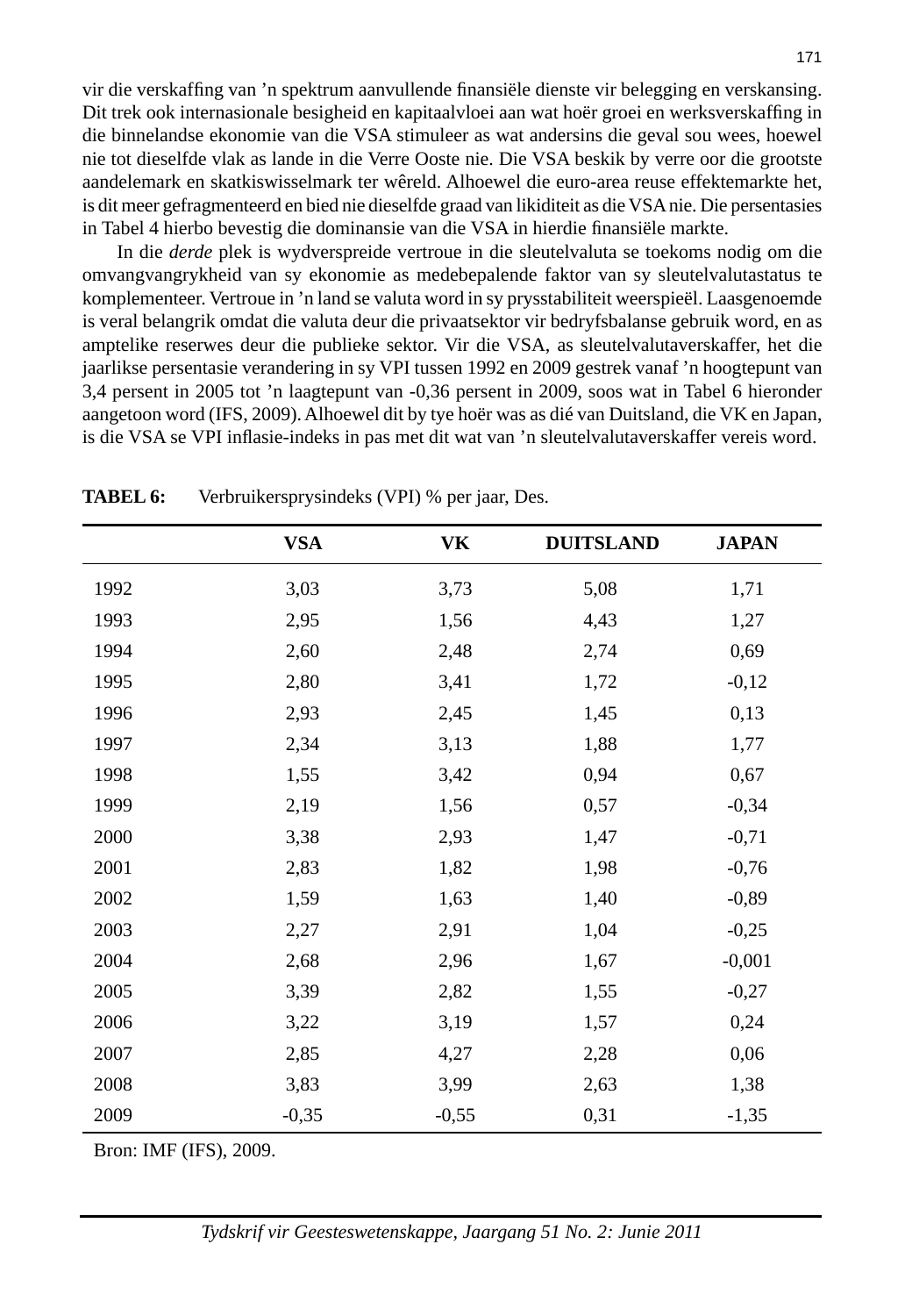Politieke stabiliteit is 'n *vierde* en baie belangrike determinant van sleutelvalutastatus. Die betrokke land moet oor die volgende beskik: 'n stabiele politieke stelsel, die wil en kapasiteit om eiendomsreg af te dwing en inkomstebelasting te hef (waarmee skuld terugbetaal kan word), maar ook die vermoë om die reg binne en buite die land toe te pas (Lim 2006:7). Politieke stabiliteit begrond ook die veilige toevlugsoordeienskap van 'n sleutelvaluta, want dit dra by tot die projeksie van mag en versterk die strategiese onafhanklikheid van die land ten einde 'n sterk strategiese en politieke rol in die wêreld te speel. As die mees dominante land wat betref militêre besteding, ontplooiing van troepe en politieke magprojeksie, het die VSA geen gelyke op hierdie gebied nie. Weens hierdie eienskappe kan die VSA ook meer en sterker diplomatieke en militêre inisiatiewe buite sy grense nastreef. Dit word "harde mag" genoem (Cohen 2009:27). Hierdie politieke en sekuriteitsleierskap gee aan die VSA en die dollar as sleutelvaluta 'n voordelige wederkerige skakel tussen politieke en monetêre aangeleenthede.

 Die vaspen van verskeie valutas tot die sleutelvaluta as 'n gekose wisselkoersstelsel is die *vyfde* bepalende determinant van sleutelvalutastatus. Een van die voorheenvermelde hoofdeterminante van so 'n vasgepende wisselkoersstelsel is die bestaan van netwerk eksternaliteite, wat voortvloei uit die toenemende voordele van die gebruik van 'n sleutel- of ankervaluta wanneer al meer handel en beleggings met die ankerland plaasvind (Meissner & Oomes 2006:6). Hoe meer die verskillende lande in die internasionale ekonomie van dieselfde wisselkoersvaspenning gebruik maak, hoe meer raak ander buitestanders wat met hulle handel dryf, ook betrokke, en dit word vervolgens 'n kaskade-effek. Sodanige bindingseffekte maak dit met verloop van tyd al moeiliker om die heersende valuta te verplaas, soos wat dit veral die geval met die dollar is.

 In die *sesde* plek, is inersie 'n kardinale determinant van sleutelvalutastatus. Dit vereis 'n wye transaksionele en strategiese netwerk van aanvaarbaarheid deur ander lande om 'n sleutelvaluta te word. Hierdeur word die valuta se bestek en gebruiksomvang verhoog en ingebed. Die verskynsel van inersie in die gebruik van 'n sleutelvaluta oor die verloop van tyd, hou sterk hiermee verband. Dit beteken dat, selfs wanneer die heersende valuta betwyfel kan word ten opsigte van sy sekuriteit en volgehoue aanvaarbaarheid as gevolg van 'n erosie van die bogemelde sleuteldeterminante, dit nogtans sal voortgaan om die status van oorheersing te behou (Smaghi 2008:3-4). Die vele wetlike, regulatoriese en gedragsinsentiewe oor reserwebesit verseker algemene traagheid by lande om hulle dominante dollargebaseerde reserwebesit te verander. Die konserwatisme van sentrale bankiers en hul kommer oor hul reputasies maak hulle risikosku (vergelyk Truman & Wong 2006: 11-12). Hulle het daarom sterk insentiewe om nie hul valutabesit wat in dollars gehou word, te verander nie. Indien die sentrale banke die samestelling van hul substansiële besit van internasionale valuta verander, sal dit hul eie belange bowendien verder benadeel indien 'n beweging uit die huidige opper-valuta gevolg word deur 'n depresiasie in die waarde van hul reserwebesit. Gevolglik dra dit by tot beduidende inersie en histerese ("hysteresis") in sleutelvalutaregimes en verklaar waarom valutaregimes nie skielik verander nie en waarom die dollar as sleutelvaluta nie maklik verplaas sal word nie.

 Eichengreen en Mathieson (2000:716) bevestig juis in 'n empiriese studie oor die determinante van sleutelvalutastatus dat daar 'n opvallende stabiliteit in buitelandse dollarbesit is. Posen (2008:77) bevestig ook sodanige inersie in dollargebruik en skryf dit toe aan die netwerkvoordele wat uit die wye gebruik van die dollar spruit. Hierdie inersie en die verskanste dominansie van die dollar is ook duidelik in Tabelle 2 en 4 hierbo sigbaar.

 Om op te som: die ekonomiese en politieke determinante en eienskappe van die dollar as sleutelvaluta, soos hierbo onderskei, reageer onderling op 'n heilsame wyse met mekaar tydens die proses waar die basis waarop die dollar se heerskappy rus, versterk word. Die genoemde inersie- en insluitingseffekte dra derhalwe daartoe by om die dollarbewind merkbaar te verleng.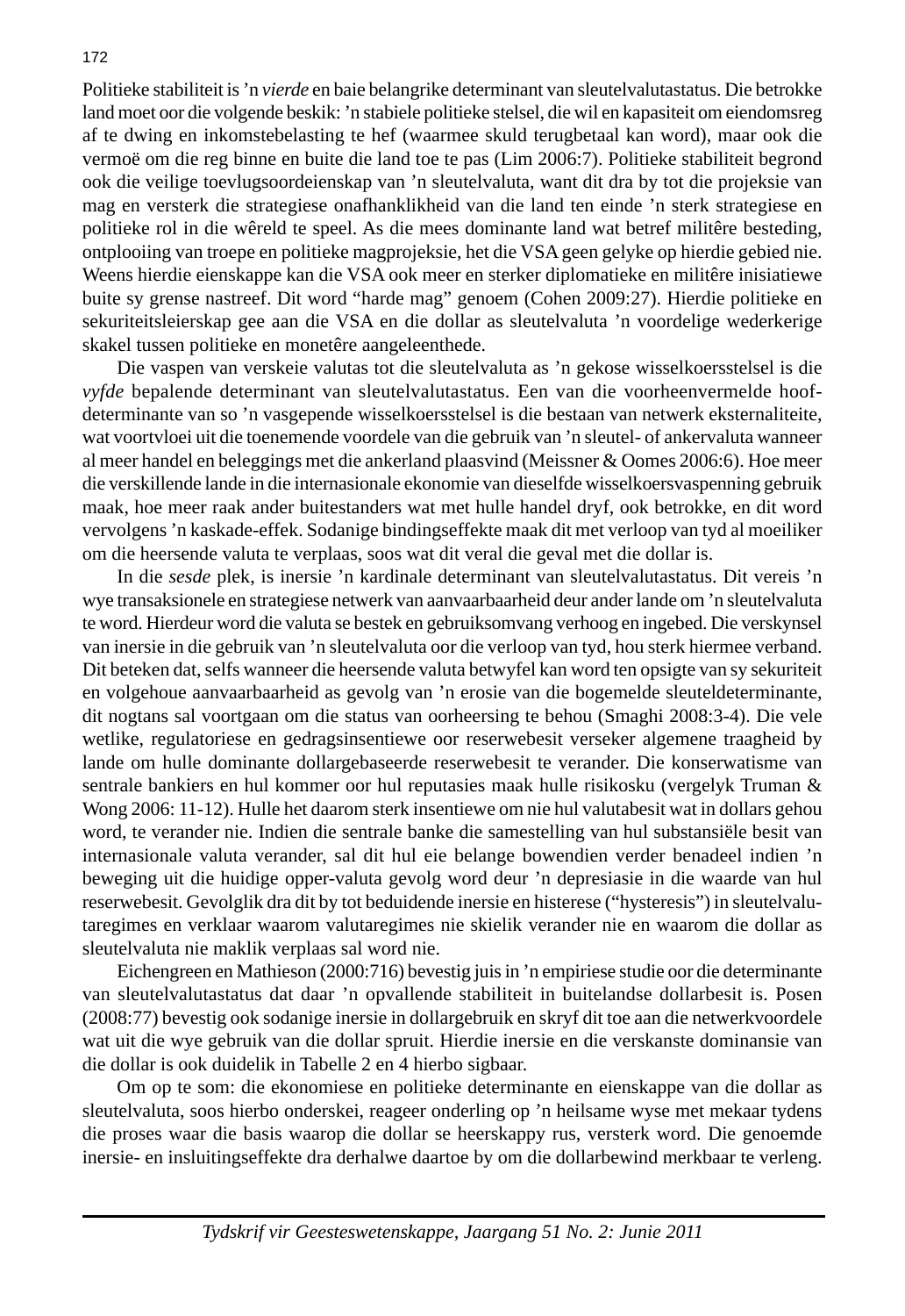## **5. VOORDELE EN VOORREGTE VAN DIE DOLLAR SE SLEUTELVALUTA - STATUS VIR DIE VSA**

Een van die vernaamste punte van kritiek teen die dollar as sleutelvaluta spruit voort uit die feit dat die VSA by magte is om sy groot tekorte op lopende rekening (kyk Tabel 7) te finansier deur dollars aan 'n dollarhonger wêreld te voorsien en só sy eie finansiering te skep. In vergelyking met ander betekenisvolle lande is hierdie tekorte persentasiegewys baie groter en is gevolglik 'n baie ernstiger twispunt. Tesame met die enorme fiskale tekorte en skuldverhoudings in die VSA wek hierdie aspek kommer oor die toekoms van die dollar. Soos wat Tabelle 2 en 4 aantoon, benadeel die voorgaande probleme tans nog nie die dollar se dominante sleutelvalutaposisie nie:

|       | <b>98</b> | 2000   | <b>M</b> | $^{\circ}$ 02 | <b>'03</b> | <b>M</b> | <b>'05</b> | <b>M6</b> | <b>M</b> | <b>MOS</b>      | <b>MO</b> |
|-------|-----------|--------|----------|---------------|------------|----------|------------|-----------|----------|-----------------|-----------|
| VSA   | $-2.4$    | $-4.2$ | $-3.8$   | $-4,5$        | $-4,7$     | $-5.7$   | $-5.9$     | $-6.00$   |          | $-5.16$ $-4.89$ | $-2.93$   |
| Euro- |           |        |          |               |            |          |            |           |          |                 |           |
| area  | 0.77      | 0.57   | 0.10     | 0.69          | 0,50       | 1,20     | 0.47       | 0.44      | 0.38     | $-0.78$         | $-0.35$   |
| VK    | $-0.4$    | 2.64   | $-2.07$  | $-1.74$       | $-1,61$    | $-2,07$  | $-2,62$    | $-3,31$   | $-2.7$   | $-1.52$         | $-1.32$   |
| Japan | 3,09      | 2.56   | 2,14     | 2,87          | 3,22       | 3,74     | 3,64       | 3.9       | 4.82     | 3.21            | 2.8       |
| China | 3,09      | 1,71   | 1,31     | 2,44          | 2.8        | 3.55     | 7.19       | 9.53      | 10.99    | 9.43            | 5.78      |

**TABEL 7:** Lopende rekening saldo (% BBP)

Bron: Economywatch, http://www.Economywatch.com/economic-statistics

Aangesien ongeveer 68 persent van die wêreld se internasionale reserwes in dollars gehou word en 88 persent van die daaglikse verhandelings in internasionale valutamarkte in dollars geskied (IMF 2009), voorsien die geakkumuleerde dollarbesit deur buitelanders die benodigde befondsing vir bogemelde tekorte en laat die VSA toe om sodanige tekorte met baie groter gemak as ander lande te hanteer. Reeds in die vroeë sestigerjare is ingesien (Salant 1964:165) dat die VSA buitengewone voorregte verkry deur meer plooibaarheid te geniet in die hantering van sy tekorte op lopende rekening wat gefinansier word deur die verhoging in die dollarbesit van ander lande (kyk ook Frankel 2005:7). Mueller (2003:2) is van mening dat die VSA nie alleen van hierdie voorreg gebruik gemaak het nie, maar dit in werklikheid sedert die vroeë 1980's misbruik het. Enige ander land sou, in teenstelling hiermee, sy eksterne probleme direk en vinnig moes aanspreek en onder die begeleidende negatiewe gevolge daarvan gely het.

 Die VSA bedryf vandag nog steeds groter kumulatiewe tekorte as enige ander land maar met minder kwelling oor 'n depresiasie in sy valuta of dreinering van sy internasionale reserwes. Die verkryging van buitelandse kapitaalinvloeie in dollars (wat ferm as internasionale reserwes gehou en nie onttrek word nie), gee aan die VSA en sy inwoners die bykomende luuksheid om meer verbruiksgoedere en -dienste op krediet te koop (kyk Persaud 2009:1). Dit het die VSA se nasionale besteding in der waarheid toegelaat om die nasionale inkomste gedurende die afgelope jare met meer as 20 persent te oorskry – besteding nie soseer op investering nie, maar op verbruikersgoedere. Die verbruikers in die VSA steun egter op krediet vir hulle duursame verbruiks- en huisaankope en dit het die 2007-2009 internasionale finansiële krisis aangestig en die kommer oor die uitkalwing van die VSA ekonomie vererger.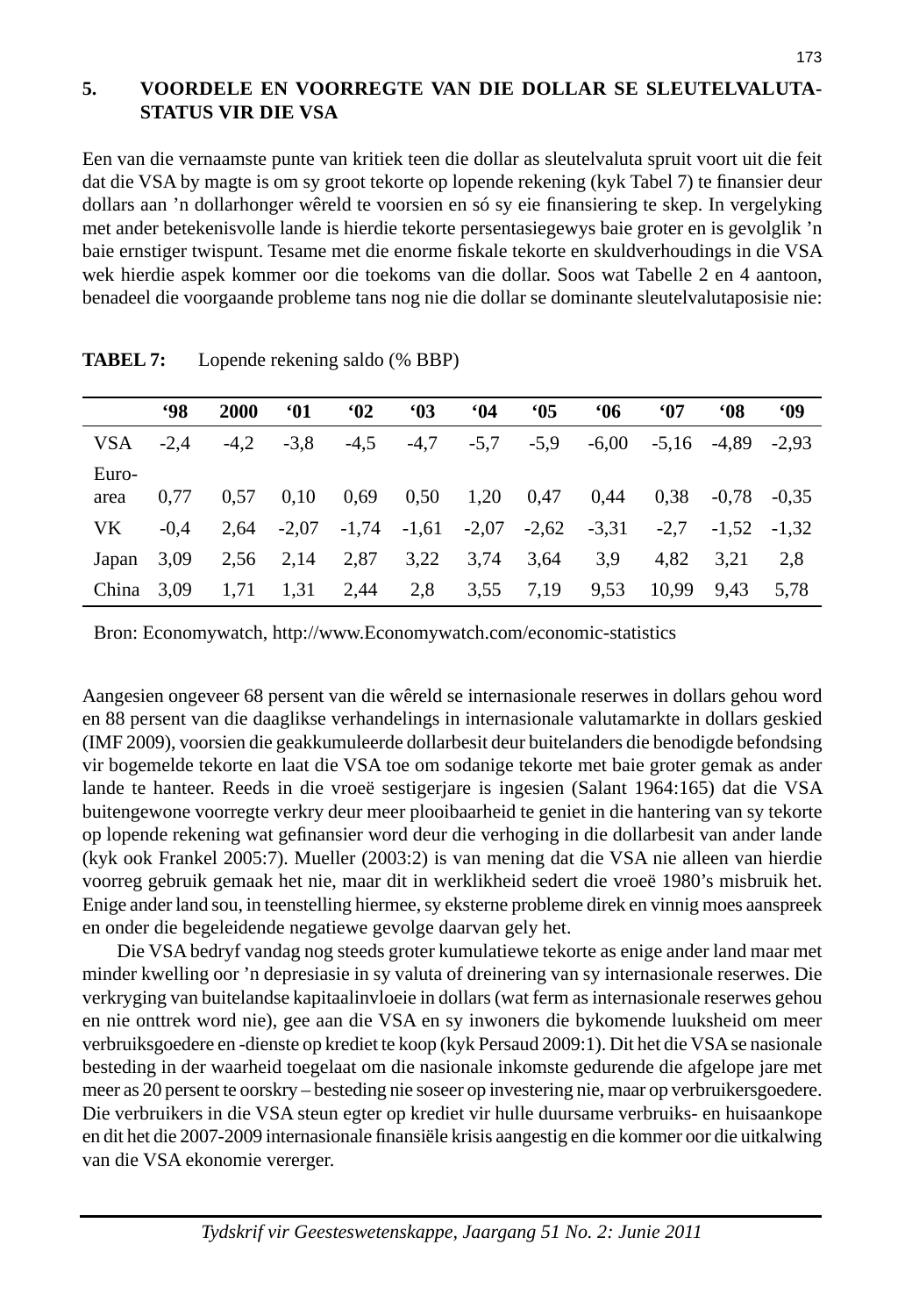Die feit dat die VSA se buitelandse skuld nie beïnvloed word deur 'n daling in waarde van sy eie geldeenheid, soos dit die geval by ander lande sou wees nie, dra by tot die konstellasie van voorregte. Dit is omdat die oorgrote meerderheid van sy buitelandse aanspreeklikhede in sy eie geldeenheid gedenomineer is. Insgelyks beteken dit dat ander lande wie se buitelandse aanspreeklikhede in dollar gedenomineer is, groot verliese sal ly in geval van 'n depresiasie in die dollar. Die bevoorregte posisie van die VSA word geïllustreer deur die feit dat toe die dollar gedurende 2003-2007 aansienlik gedepresieer het, die VSA se bevoorregte posisie hom in staat gestel het om 'n verswakking in sy netto beleggingswins te voorkom. Dit is moontlik gemaak deurdat die VSA se beleggingsinkomstebalans vanweë die sleutelstatus van die dollar nie naastenby soveel verswak het as wat verwag kon word van 'n land wat sulke groot kroniese en kumulatiewe tekorte op lopende rekening geloop het soos die VSA nie (kyk Lucarelli 2007:5).

 Aangesien buitelanders nie hulle dollarbesit onttrek nie, is dit voorts vir die VSA baie voordelig om hierdie dollars te gebruik en vir direkte buitelandse investering aan te wend. Hoewel hierdie investeringsbates meer riskante bates is, verteenwoordig hulle hoër verdienende internasionale bates wat in ander geldeenhede as die dollar belê is (Gourinchas & Rey 2005:1). Indien die dollar dus sou depresieer, behaal die VSA dus nog meer voordele uit die nie-dollargebaseerde bates. Dit is empiries aangetoon dat laasgenoemde handeling die VSA in 'n waagkapitalis verander wat skuld in hefboomvorm hersirkuleer na riskante internasionale ondernemings en reële en finansiële beleggings waar hoër opbrengste ontgin word (Norloff 2009). Hierdie hegemoniese voordeel wat deur die heerskappy van die dollar aan die VSA toegeken word, is duursaam en volhoubaar as gevolg van die voorheengenoemde inersie in die vervanging van die dollar as heersende sleutelvaluta. Die 2008-2009 internasionale krisis het juis die dollar laat depresieer en die VSA sodanige winste laat toekom ten spyte van die feit dat die VSA die land van oorsprong vir die krisis was. Die krisis het trouens internasionale geld teen feitlik geen rentevergoeding die VSA as veilige hawe laat instroom, wat die bevoorregte posisie van die land onderstreep.

 Die voorgaande benydenswaardige en uiters winsgewende situasie onstaan uit drie bronne, naamlik: 1) die kapasiteit om 'n langtermyn betalingtekort makliker te onderhou as enige ander land, soos hierbo vermeld; 2) die opbrengsdifferensiaal tussen die VSA se leen- en uitleenaktiwiteite; en 3) waardasie-aanpassings (Norloff 2008:416). Die eerste voordeel verhoog die VSA se bedingingsmag en onderhandelingskrag waardeur Amerikaanse firmas se internasionale pogings ondersteun word. Die opbrengsdifferensiaal voorsien weer aan die VSA meer as 2 persentasiepunte hoër opbrengs op sy buitelandse bates as op sy buitelandse laste (Norloff 2008:416-417). Alhoewel sy buitelandse laste sy buitelandse bates beduidend oorskry, en alhoewel die VSA minder kapitaal by sy aandele of buitelandse bates voeg, sal die waardasie-effek van hierdie bates nogtans met meer as die waarde van sy verpligtinge vermeerder weens die voordelige waardasie-aanpassings. Dit verklaar waarom die VSA se netto internasionale inkomsteposisie (NIIP), hoewel dit besig is om af te neem, steeds oor lang periodes toeneem weens voordelige bewegings in kapitaalwinste en wisselkoersbewegings (Gourinchas & Rey 2005:5). Hierdie unieke voordeel voorsien aan die VSA 'n skans teen die verswakking in sy NIIP en stabiliseer ook sy netto buitelandse skuldposisie, maar verminder ook die bedreiging van sy internasionale reserwes en betalingsposisie (Lucarelli 2007:5). Die dollarvoordele word selfs verder uitgebrei deur die feit dat dollar geldnote, gedruk deur die Fed en waarvan meer as sestig persent buite die VSA in omloop is, seigniorage inbring wat die VSA toelaat om reële bronne/invoere byna kosteloos te verkry (Portes & Rey 1997). Voortspruitend uit al die voorgaande voordele, voorsien die sleutelvalutastatus van die dollar die VSA van 'n verhoogde politieke vermoë en hefboomkrag wat gebruik kan word om die uitkomste van internasionale politieke gebeure te beïnvloed (Kirshner 2008:425).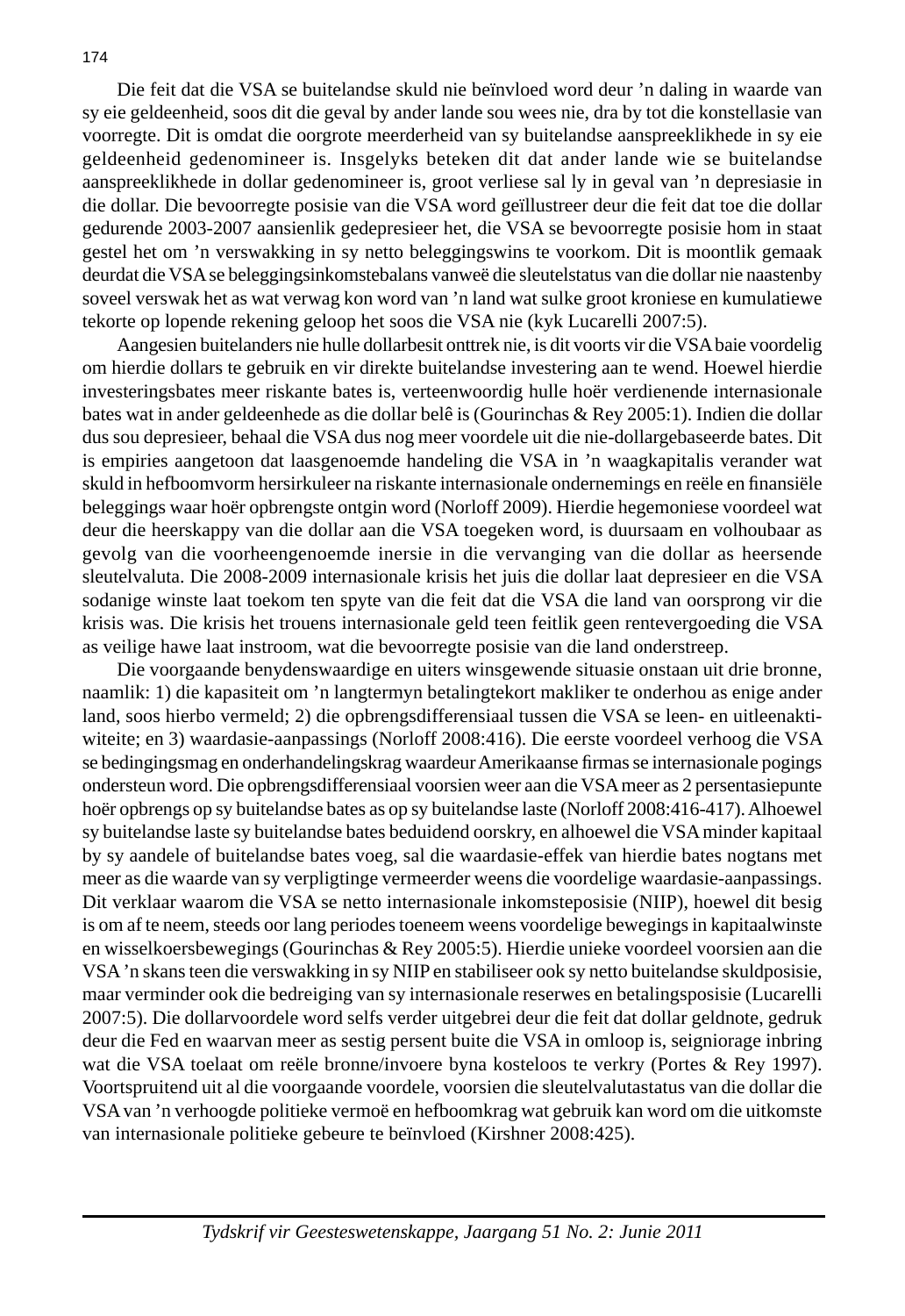Opsommenderwys bevestig die voorafgaande dat die VSA 'n beduidende gratis vrypas van die res van die wêreld bekom, ten spyte van sy voortdurende handelstekorte en toenemende eksterne skuldbelading. Alhoewel die res van die wêreld van die bostaande bevoorregting van die VSA bewus is, is dit ironies dat hulle nie sonder probleme van die dollar kan onttrek en dit met 'n ander internasionale betaalmiddel kan vervang nie. In die eerste plek is daar, behalwe vir die euro wat in elk geval ver agter die dollar as sleutelvaluta trek, geen ander valutamededinger om na oor te skakel nie. Tweedens, om die dollar te los en na ander alternatiewe te verskuif, kan 'n skerp daling in die waarde van hulle dollarbates veroorsaak en sistemiese onstabiliteit tot gevolg hê. As gevestigde dollarhouers sal die ander lande meer onder die onttrekking uit die dollar ly as om eerder maar getrou te bly aan die oorbevoorregte dollar. Desondanks kan die situasie ook nie onverpoosd voortgaan nie, aangesien die ekonomiese gety uiteindelik en onafwendbaar teen die dollar sal draai. 'n Analise van so 'n scenario lê egter buite die omvang van hierdie artikel.

## **7. GEVOLGTREKKINGS**

Die dollar is reeds vir meer as sestig jaar die wêreld se oorheersende sleutelvaluta. Dit word gemanifesteer in die 64 persent wat die dollar uitmaak van internasionale valutareserwes, maar ook die 84 (uit 200) wat dit van die omset in buitelandse valutamarkte beslaan. Die hegemoniese posisie van die dollar het aan die VSA voordele laat toeval wat ongeëwenaard is in die internasionale monetêre geskiedenis en dit duur vandag nog voort. Dit voorsien die VSA nie slegs van enorme bedrae goedkoop buitelandse finansiering om sy buitengewone tekorte op lopende rekening te befonds nie, maar laat die land ook toe om entrepreneuriese ondernemingswinste te verkry aangesien die opbrengs op sy buitelandse bates die koste van sy buitelandse aanspreeklikhede betekenisvol oorskry. Verder laat dit die VSA toe om kort te leen en lank uit te leen of te investeer, aangesien dollarhouers nie hul dollarreserwes onttrek nie. Hierdeur word sy internasionale inkomsteposisie verder verhoog. Die VSA verkry dienooreenkomstig 'n unieke voordeel vir sy kredietgedrewe ekonomie deur aanmerklik hoër as sy vermoëns te lewe. Sy inwoners geniet derhalwe hoër lewenstandaarde as wat andersins die geval sou wees. Nieteenstaande die VSA se reeks verergerende ekonomiese probleme – wat sedert die jongste VSA-geleide internasionale finansiële krisis net nog verder verdiep het – geniet die land steeds 'n voorreg wat geen ander land naastenby op dieselfe skaal kan benut nie.

Die artikel bevestig dat die toenemende globalisering en deregulering van finansiële markte wat groeiende bedrae dollars vir doeleindes van internasionale betaling noodsaak, die voorgaande voordele selfs verder versterk en uitbou. Die konstellasie van al die beklemtoonde voordele getuig van die buitensporige voordele ("exorbitant privileges") wat ander lande die VSA laat toeval, maar insgelyks toenemend afkeur. Laasgenoemde spruit uit die verswakkende ekonomiese posisie van die VSA in vergelyking met Oosterse lande (veral China en Indië) en hierdie magsverskuiwing van die Weste na die Ooste ontketen toenemend stemme van protes wat die dollar as sleutelvaluta vervang wil hê. Ten spyte van die VSA se kwynende relatiewe ekonomiese posisie en verslegtende skuld- en fiskale tekorte wat die dollar as sleutelvaluta in die toekoms gaan ondermyn, sal so 'n vervanging egter nie vinnig plaasvind nie. Die artikel toon trouens dat die afwesigheid van 'n geskikte mededinger vir die dollar as sleutelvaluta asook die teenwoordigheid van inersie en netwerkkapasiteit kardinale ondersteuning aan die dollar bied. Hierdie faktore sal in die afsienbare toekoms meebring dat die dollar se oorheersende posisie die VSA nog langer van sy buitengewone dog onverdiende bevoorregting sal verseker.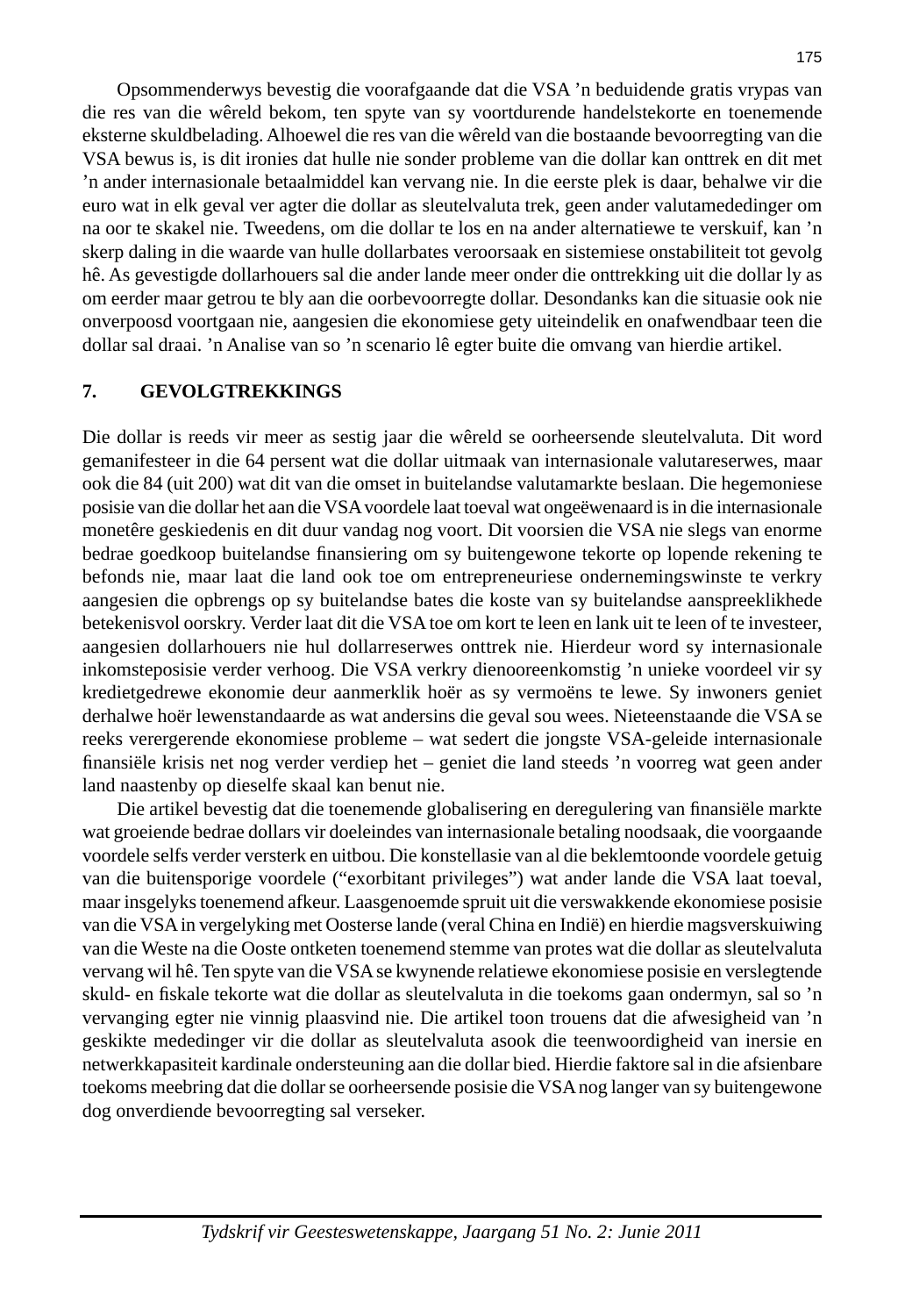#### **BIBLIOGRAFIE**

- Bank for International Settlements (BIS). 2007. *Triennial Central Bank Survey of Foreign Exchange and Derivative Marktet Activity*, Basel, Switzerland.
- Bank for International Settlements (BIS). 2010. *Triennial Central Bank Survey of Foreign Exchange and Derivative Marktet Activity*, Basel, Switzerland.
- Bergsten, F.C. 2007. *The current account defi cit and the US economy. Testimony before the Budget Committee of the United States Senate*, www.iie.com/publications/papers/print.cfm?researchid=705&doc=pub [26 March 2010].
- Bureau of Economic Analysis (BEA). 2010. *US International Transactions Accounts Data*, May 2010. Washington, D.C.
- Cohen, B. J. 2008. *Toward a Leaderless Currency System*. UC Santa Barbara: Global and International Studies. http://escholarship.org/uc/item/2dd5364j, [12 February 2010].
- Cohen, B.J. 2009. Dollar dominance, euro aspirations: recipe for discord? *UC Santa Barbara: Global and International Studies*. http://escholarship.org/uc/item/04k9p9v5. [20 February 2010]
- Congressional Budget Office (CBO). 2009. *The budget and economic outlook: An Update*, http://www.cbo. gov/ftpdocs/105xx/doc10521/2009BudgetUpdate\_Summary.pdf [28 May 2010].
- De Grauwe, P. 1996. *International Money. Postwar Trends and Theories*. 2nd edition. Oxford: Oxford University Press.
- Usgovernmentspending. 2010. *US federal debt as percent of GDP*. http://www.usgovernmentspending.com/downchart\_gs.php?year=1980\_2010&view=1&expand=&un its=p&fy=fy11&chart=H0-fed&bar=0&stack=1&size=m&title=US%20Federal%20Debt%20As%20 Percent%20Of%20GDP&state=US&color=c&local=s [2 June 2010].
- EconomyWatch. 2010. *GDP share of world total*, http://www.economywatch.com/economic-statistics/ economic-indicators/[2 June 2010].
- Eichengreen, B. & Mathieson, D.J. 2000. The currency composition of foreign exchange reserves. Retrospect and Prospect, *Working Paper no. 181*, World Institute for Development Economic Research, Helsinki, Finland.
- Flandreau, M. & Jobst, C. 2009. The empirics of international currencies: network externalities, history and persistence, *The Economic Journal*, 119 (April): 643-664.
- Frankel, J. 2005. *What's ahead: decade of the dollar, euro, or the RMB?*, Presentation made to Eurobank, Athens, Greece on 21 June, 2005.
- Frankel, J. 2006. Could the twin deficits jeopardize US hegemony? *Roundtable on "Twin deficits, growth and stability of the US economy"*, American Economic Association meetings.
- Goldberg, L. 2010. Is the international role of the dollar changing?, *Current Issues in Economics and Finance*, 16 (1), Federal Reserve Bank of New York, New York.
- Goldberg, L. & Tille, C. 2009. *What drives the invoicing of international trade?* http://www.voxeu.org/ index.php?q=node/4316, [17 May 2010].
- Gouringas, P-O & Rey, H. 2005. *From world banker to world venture capitalist: US external adjustment and the exorbitant privilege*. NBER Conference on G7 current account imbalances: sustainability and adjustment. Chicago: University of Chicago Press.
- Gray, H.P. 2006. *The Exhaustion of the Dollar. Its Implications for Global Prosperity*, New York: Palgrave. Halm, G.N. 1975. *A guide to international monetary reform*, Lexington, Massachusetts: Heath.
- International Monetary Fund (IMF). 2009, *International Financial Statistics (IFS*), Washington D.C.
- International Monetary Fund (IMF). 2009. *Annual Report*. Washington D.C.
- International Monetary Fund, 2010a. *Reserve accumulation and international monetary stability*, Prepared by strategy, policy and review department, April 13, 2010.
- International Monetary Fund, 2010b. *Reserve accumulation and international monetary stability: Supplementary information,* Prepared by the strategy, policy and review department, April, 2010.
- Kenen, P. 1983. "The role of the dollar as an international currency". *Occasional Paper,* (13), Group of Thirty, New York.
- Kirshner, J. 2008. Dollar primacy and American power: What's at stake? *Review of International Political Economy*, 15(3): 418-438.